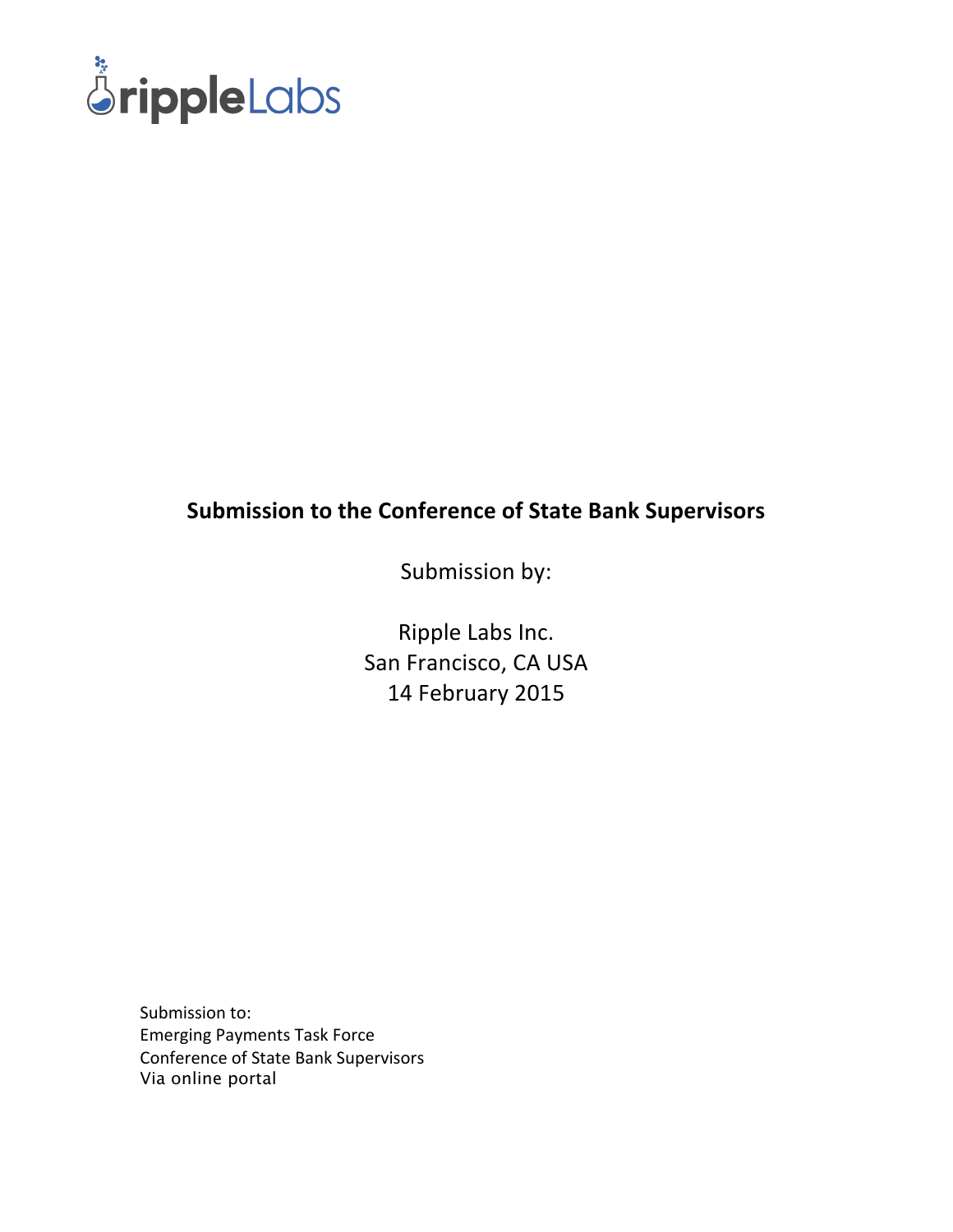

300 Montgomery Street, 12th Floor San Francisco, CA 94104

14 February, 2015 Emerging Payments Task Force Conference of State Bank Supervisors

Dear Madam/Sir:

I am pleased to submit a response to the CSBS on behalf of Ripple Labs, Inc.

Ripple Labs is a technology company that conceived and developed the Ripple protocol, an open payments infrastructure for real-time clearing, netting and settlement of financial transactions. Our objectives in building the Ripple protocol are to facilitate more transparent and efficient payments systems, reduce friction between financial institutions and currencies, and broaden access to financial services.

We commend the CSBS for engaging with the industry and taking on the emerging issue of virtual currencies. Ripple Labs is grateful for the opportunity to submit this letter.

We discuss four points that we believe will be essential to effective regulation:

- 1. Develop coordinated, national standards for registration and licensing of **virtual currency-related businesses**
- 2. Build upon the existing rules for banks and money transmitters, where **appropriate**
- 3. Consider the varying use cases of virtual currency to ensure an optimal **licensing process**
- 4. Consider the role of startups and smaller companies in the virtual currency sector when creating an amended licensing process.

We thank you for considering our comments and are happy to assist with any questions.

Sincerely,

Karen Gifford Chief Compliance Officer Ripple Labs, Inc. Karen@ripple.com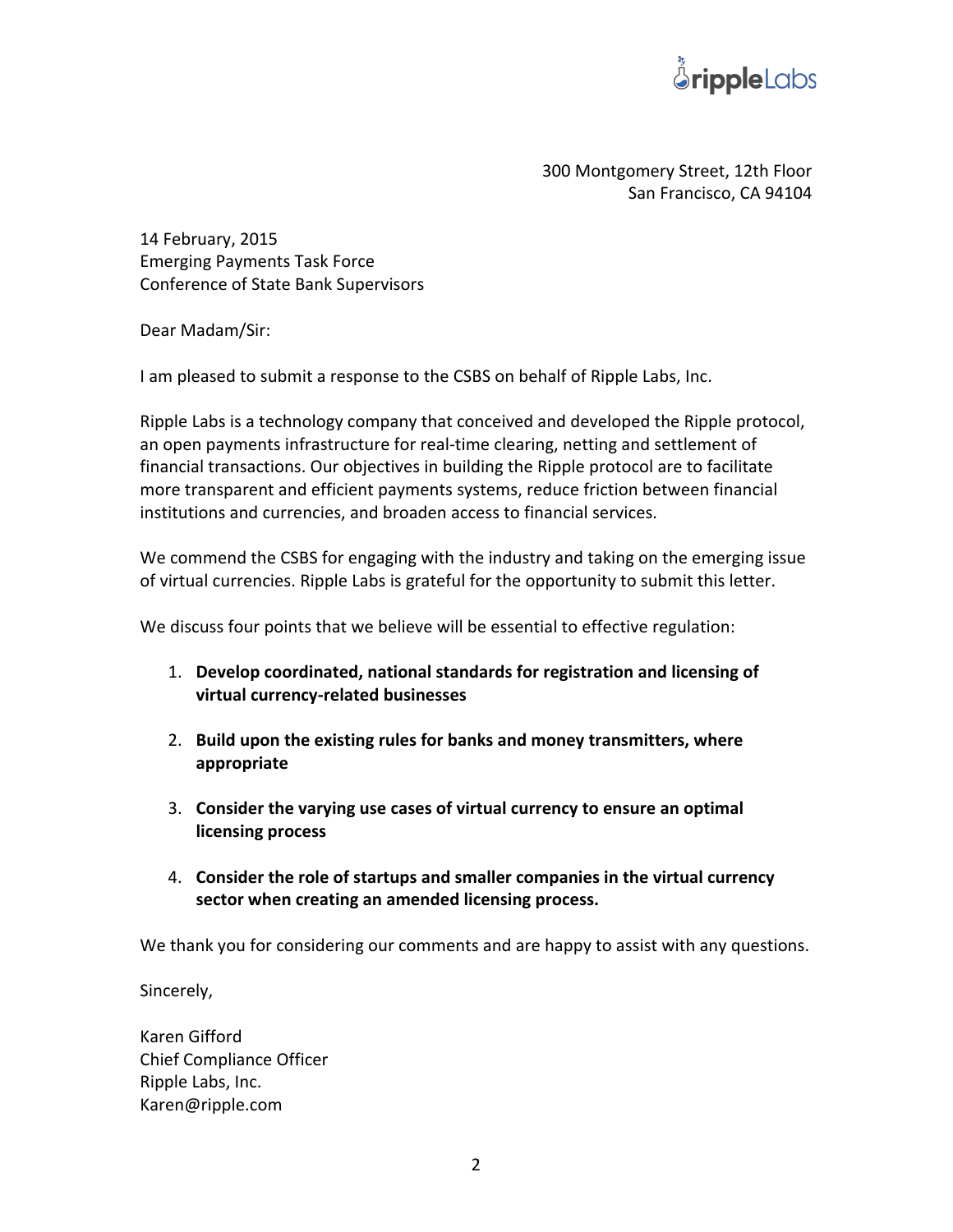

### **The state of payments today**

Payment networks consist of several layers. Starting at the top, networks have services, which are the applications and consumer-facing interfaces to initiate or edit transactions. In many geographies, payment innovation has been focused on this layer.

The next layer down consists of instruments, or the tools that facilitate transactions. Included in this is layer are banks' systems, risk management procedures, and transaction monitoring tools.

Beneath instruments is processing, which includes the rules, governance, message standards, and clearing and netting of transactions.

Finally, the bottom layer and foundation of a network is the settlement infrastructure. For decades this layer remained unchanged for many payment systems. Some countries have made recent efforts to modernize payment infrastructure, yet others still rely on antiquated technology that is decades old in some cases.

Each network – either in the same payment region or across borders – has a central counterparty with its own unique or proprietary layers, making interoperability between networks challenging or impossible.

To access broad reach in payments, banks must join numerous networks, each of which requires integration costs, reserves and ongoing maintenance. This is an expensive and resource-intensive effort.



#### **Figure 1: Today's Fragmented Payment Systems**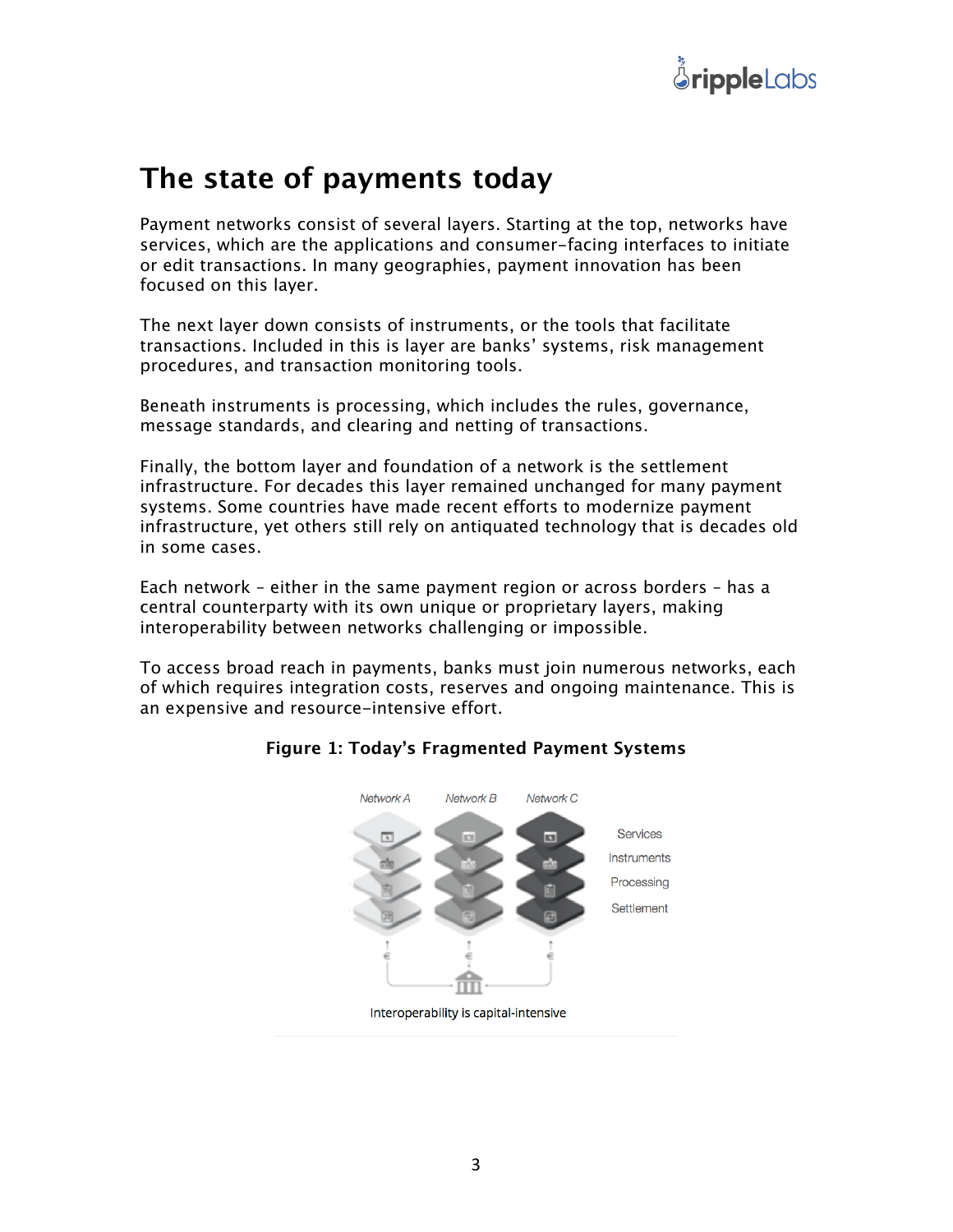

Many banks lack the size, resources, or payment volume to justify direct integration in multiple networks, so they rely on correspondents to access other domestic or cross-border networks.

Relying on numerous intermediaries requires reserves or collateral, and introduces additional costs and counterparty risks. If these costs and risks are not feasible, a bank goes without access to the network. These conditions have created high barriers to entry, resulting in a fragmented system with reliance on intermediaries.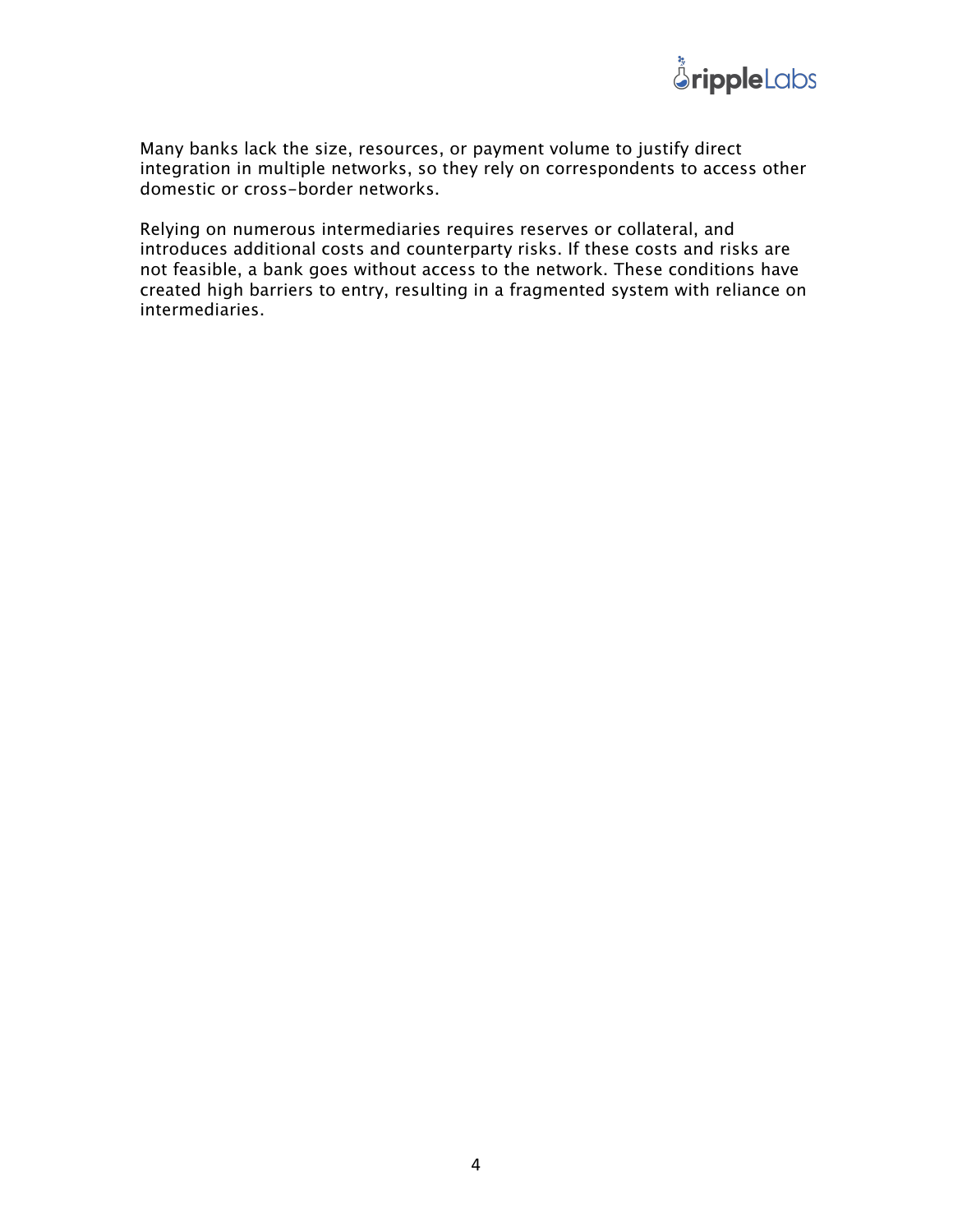## **Understanding Ripple**

#### **The first neutral settlement protocol**

Payment networks can minimize or eliminate many of the costs and risks of today's fragmented system by adopting the Ripple protocol, a neutral settlement standard that serves as the foundational layer of a payments system.

As neutral infrastructure, Ripple incorporates the existing messaging standards, governance, and rules of the networks that adopt the protocol. Ripple does not replace or show preference for any existing network; rather it is used by networks, banks, and clearing houses to enable increased efficiency and interoperability through a common platform.



#### **Figure 2: Connectivity Through the Ripple Protocol**

Ripple enables interoperability through the use of an open Internet protocolbased technology called RTXP, or the Ripple Transaction Protocol. RTXP is a common digital standard for payments that can be freely adopted by financial institutions.

Open Internet protocols have been used to solve connectivity issues in other sectors. For instance, in the early days of email, each email domain was a siloed, closed system, much like payment networks today. Users of one email domain were only able to communicate with others on that domain, forcing users to hold accounts with multiple domains to reach a broader number of recipients.

These inefficiencies and structural barriers were eventually resolved when email providers adopted the SMTP Internet protocol, an open standard that underpins the interoperable email system we know and use today. SMTP enables connectivity between all email domains, making email much more efficient.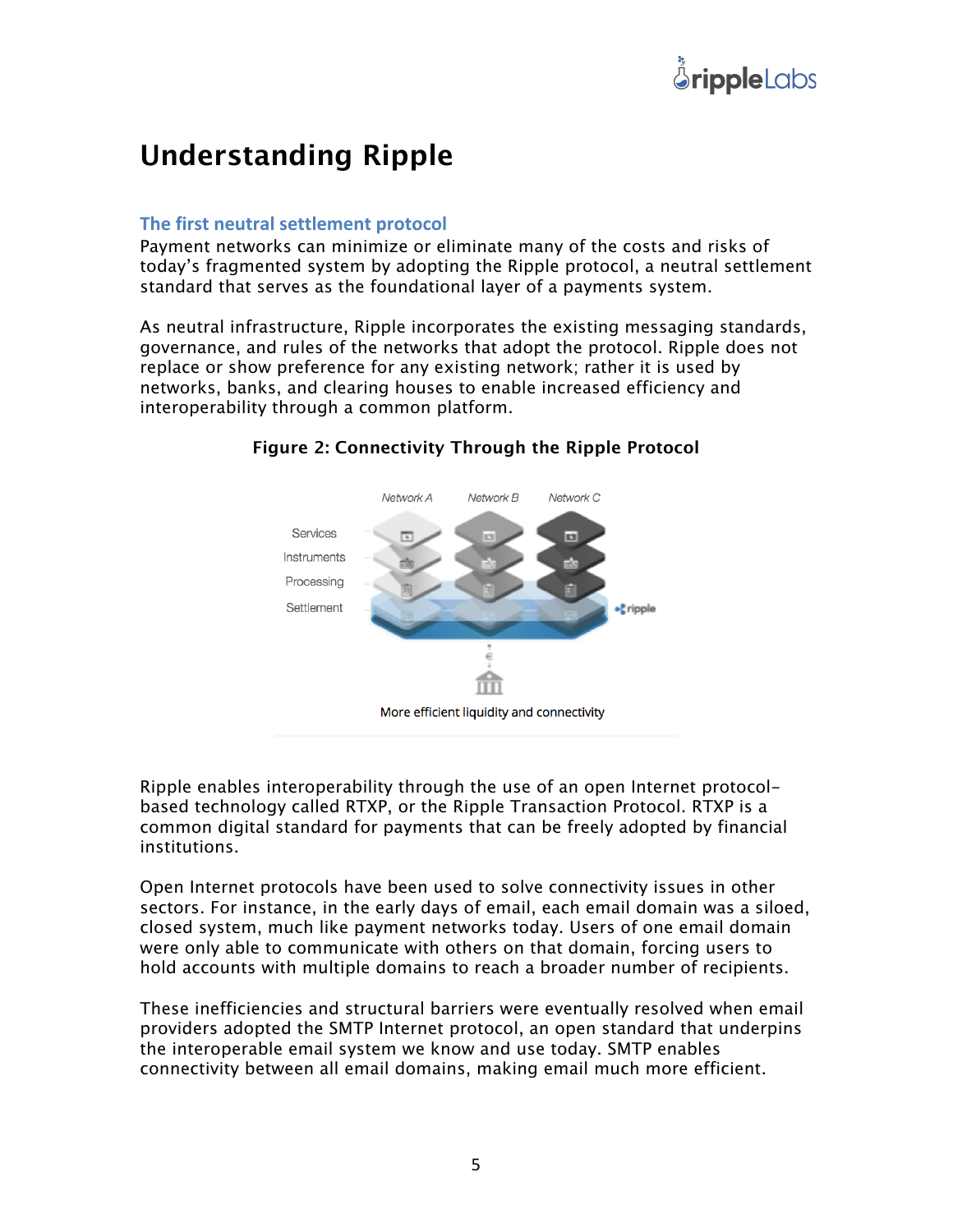Similarly, the Ripple protocol is an open digital standard that enables payment systems and banks to connect seamlessly, much like SMTP has done for email. Financial institutions would no longer be burdened by separate integrations and reserves for each payment network; rather, they could simply integrate the Ripple protocol once and use the payment networks built on top of the protocol.

As open, neutral infrastructure, Ripple modernizes the foundational layer of payments, bringing efficiencies and benefits to rest of the payment network. In addition to the RTXP settlement standard, there are three crucial components of Ripple:

- A record of balances without a central counterparty
- A competitive market for funds exchange and delivery
- A digital asset ensuring operational efficiency and security

#### A record of balances without a central counterparty

Ripple features a ledger that bilaterally clears and settles payments between banks and payment systems in real-time. Unlike today's networks which typically rely on a central counterparty for executing and confirming transactions, Ripple transactions are cleared via consensus: a process native to Ripple by which a collection of authorized counterparties validate transactions through a distributed network.

The consensus process settles transactions every 3 to 6 seconds (near realtime) 24/7/365. Having many parties engage in consensus via a distributed network maximizes operational redundancy, thereby minimizing risk of systemic failure.

The distributed network eliminates the single point of failure that exists in networks with a central operator. On a distributed network, a large majority of the independent parties that participate in consensus would each have to be compromised to disrupt Ripple's operations.

Further, financial institutions that use Ripple are no longer restricted to the technical capabilities and settlement hours of the one central counterparty. Consensus enables real-time, low-cost 24/7/365 clearing and settlement without reliance on a central counterparty.

#### A competitive market for funds exchange and delivery

When making cross-border transactions today, banks are subject to the FX dictated by their correspondent. The reliance on a single FX provider poses several risks. If the provider is temporarily unable to facilitate the transaction, banks are left with few alternatives, as the cost of switching providers is significant. The reliance on one FX provider paired with high switching costs yields limited currency liquidity and inherently uncompetitive FX rates for crossborder transactions.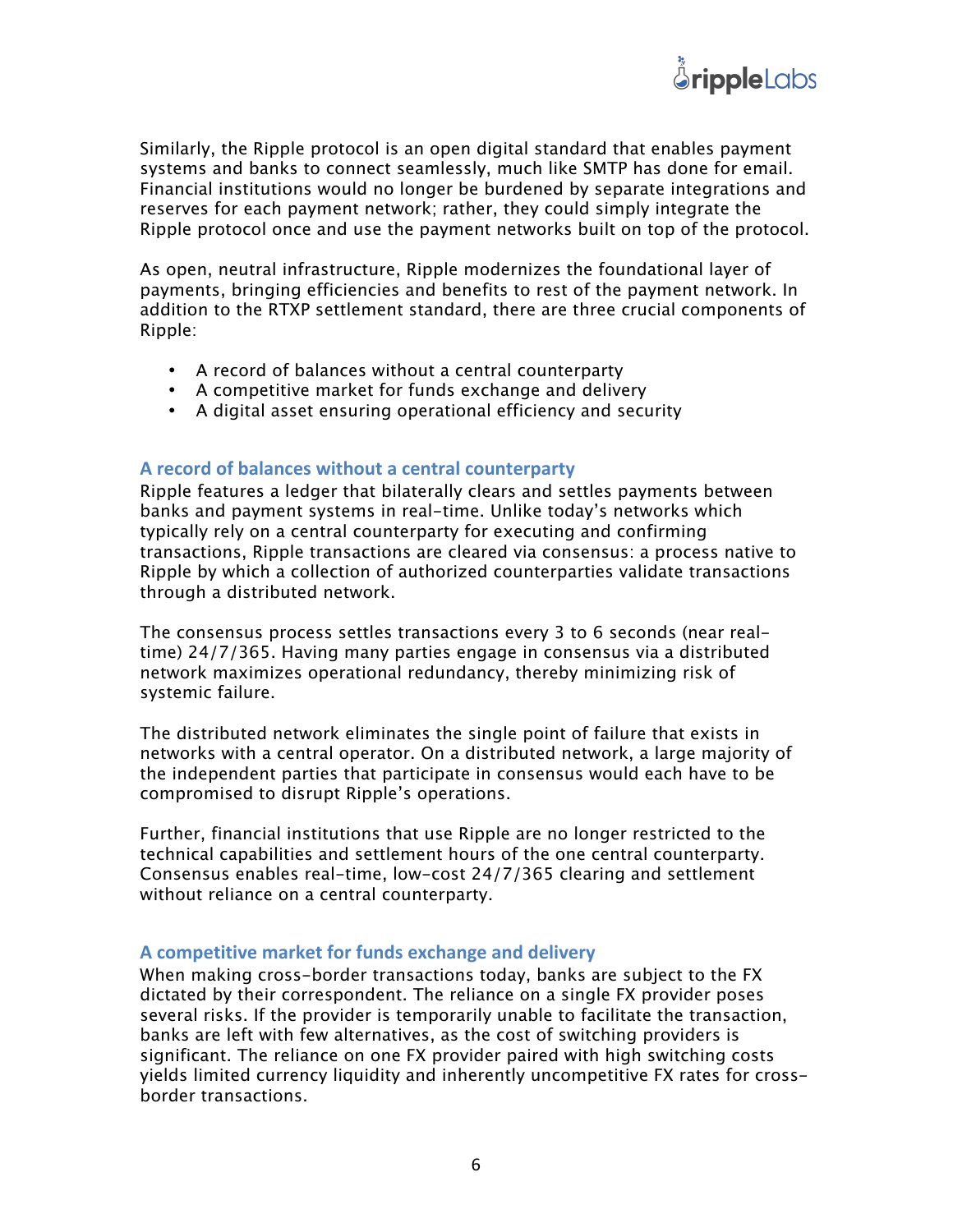

Ripple structurally changes the process by opening FX up to a competitive marketplace. Authorized liquidity providers post bids to facilitate currency exchange. Ripple routes transactions through the lowest FX rate, reducing a material cost and minimizing banks' risk associated with having only one FX provider. This arrangement allows banks to outsource the financing of their payments and frees up working capital.

#### **XRP: Digital asset ensuring operational efficiency and security**

The advent and adoption of Bitcoin brought attention to digital currencies; however, most discussions have focused on their use as a means of exchange and a store of value. The Ripple protocol deploys a digital currency as well, called XRP, but in two very different ways: as an optional bridge currency between illiquid markets and as a security mechanism.

XRP is the only native asset on the Ripple protocol; all other funds are IOUs that are backed by deposits in the banks' accounts. This allows XRP to be used as a common denominator between currencies on the network. Today, a bank must open a nostro account and post reserves for access to each currency. If a bank lacked the payment volume to justify posting reserves to a particular region, it simply went without access to the currency in that part of the world. Posting reserves to each country (or correspondent) is costly.

Using Ripple, a bank can post one reserve and use XRP as a bridge into all currencies on the network. This mechanism creates an efficient transaction path between currencies and maximizes currency liquidity.



**Figure 3: XRP Improves Efficiency as a Bridge Currency**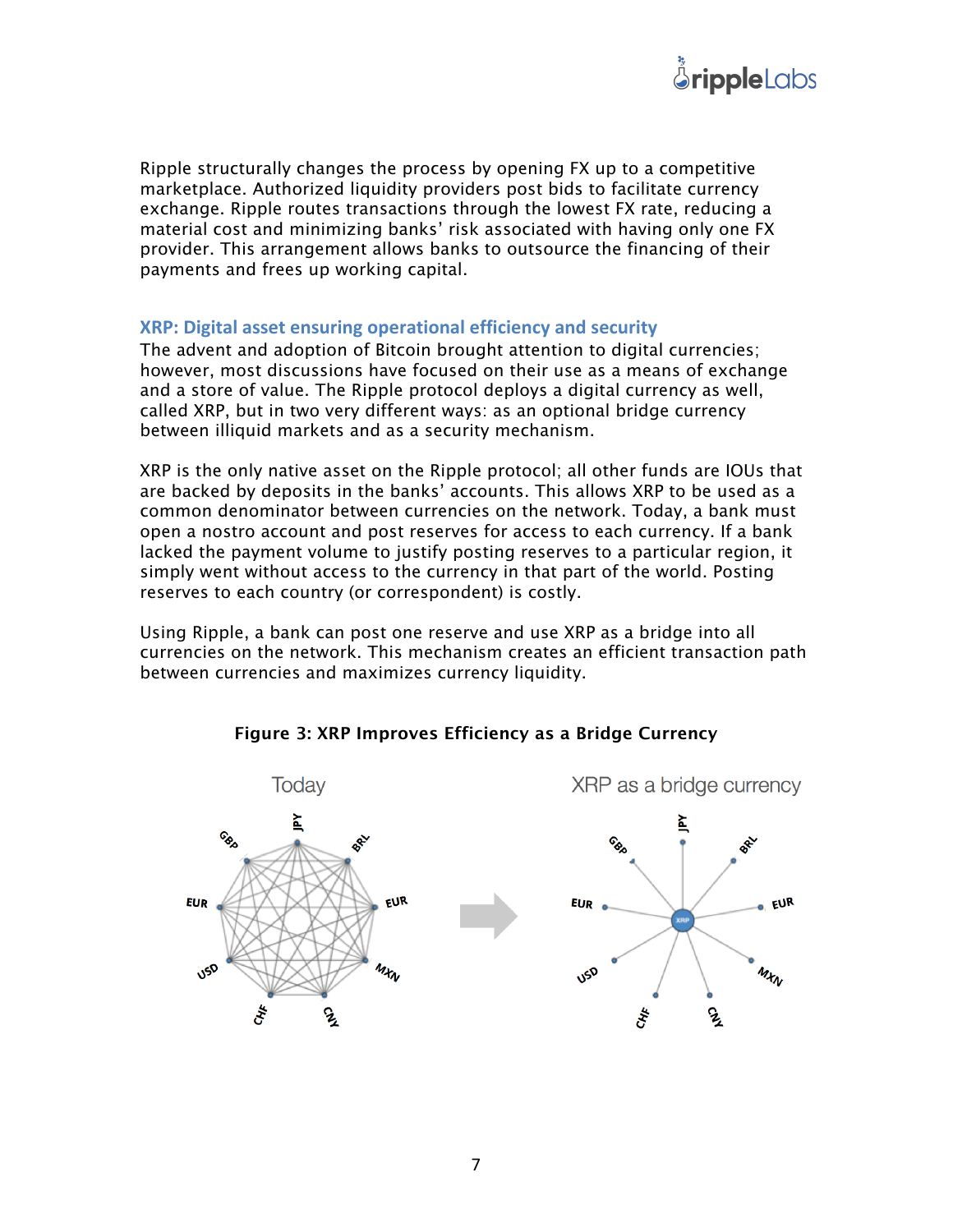

In this role XRP ensures operational efficiency in currency exchange. However, it is important to note that use of XRP as a bridge currency is completely optional. Users can freely opt to transact only in fiat currencies.

XRP's second role is as a security mechanism. All users are required to hold a small reserve of 20 XRPs to use the protocol.<sup>1</sup> A small fraction of an XRP is destroyed with each transaction. In this way XRP is similar to a postage stamp for transactions on the protocol. The small portion of the XRP that is destroyed is not a fee collected by anyone, rather a cost of using the protocol.

Under normal network volumes, this XRP cost remains very small. However, in the event that a participant tries to overwhelm the network with illicit activity – for instance with a denial of service attack – the Ripple protocol will exponentially increase the cost of each transaction. This feature quickly bankrupts the bad actor of its XRP reserve, prohibiting any additional traffic from its account.

In this role, XRP ensures the security and stability of the Ripple protocol at a minimal cost to users.

### **Ripple: Users and use cases**

As settlement infrastructure, Ripple is designed to be used directly by (1) banks and financial service businesses, (2) payment networks, and (3) liquidity providers. Banks, payment networks and other financial services providers can leverage Ripple for real-time domestic clearing and netting, and/or real-time cross-border settlement. Liquidity providers post bids to fund transactions that occur in the same currency and convert currencies for transactions that are made across borders. This is similar to how payment infrastructure is used today.

 

 $1$  As of 13 February 2015, 20 XRPs equated to \$0.29.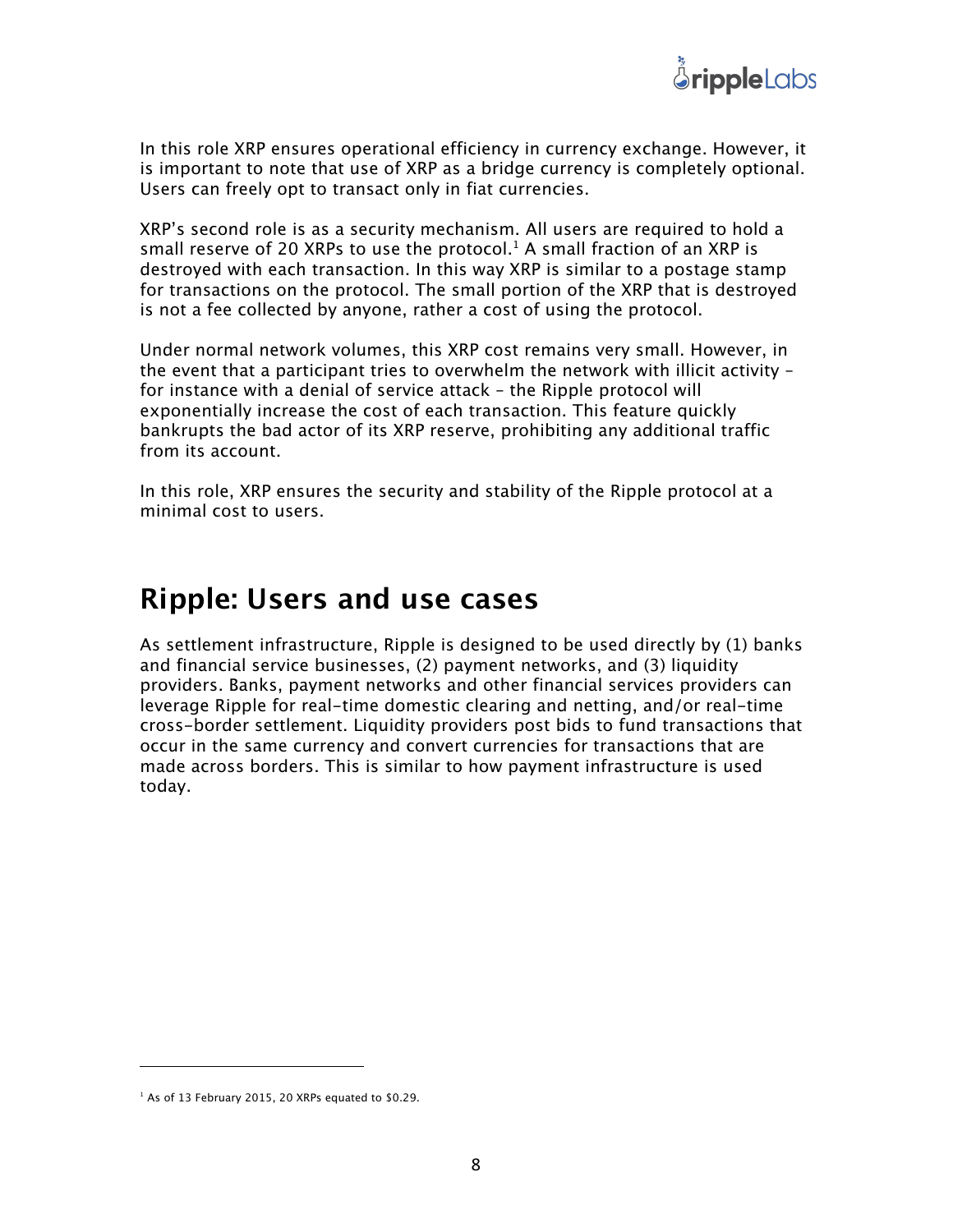## **Benefits of Ripple**

#### **1. Reduces fragmentation and concentration risk; increases competition**

For cross-border transactions today, banks send payment messages through a global network provider (ex: SWIFT) but must rely on a complex patchwork of correspondents and intermediaries for settlement. This fragmented settlement infrastructure adds costs, delays, and risks, resulting in a system that is feasible for only high-value payments.

Given that only a handful of institutions have the size and international presence to serve as a correspondent, settlement of cross-border payments is largely concentrated in a small group of global money center banks, leaving most banks with few alternatives if their correspondent ceases operations.



The Ripple protocol enables bilateral payments in real-time, circumventing the chain of intermediaries along with their costs, delays, and risks. As a result, Ripple can vastly broaden access to cross border payments, lowering barriers for banks (and their customers) who previously lacked the size or payment volume to facilitate transactions themselves.

Ripple has the potential to lower the cost of transactions by increasing competition. Instead of only one FX provider as in today's system, Ripple hosts a competitive marketplace of liquidity providers who bid on the currency exchange. Ripple sources FX from the lowest-cost liquidity provider, minimizing a significant cost of cross-border payments.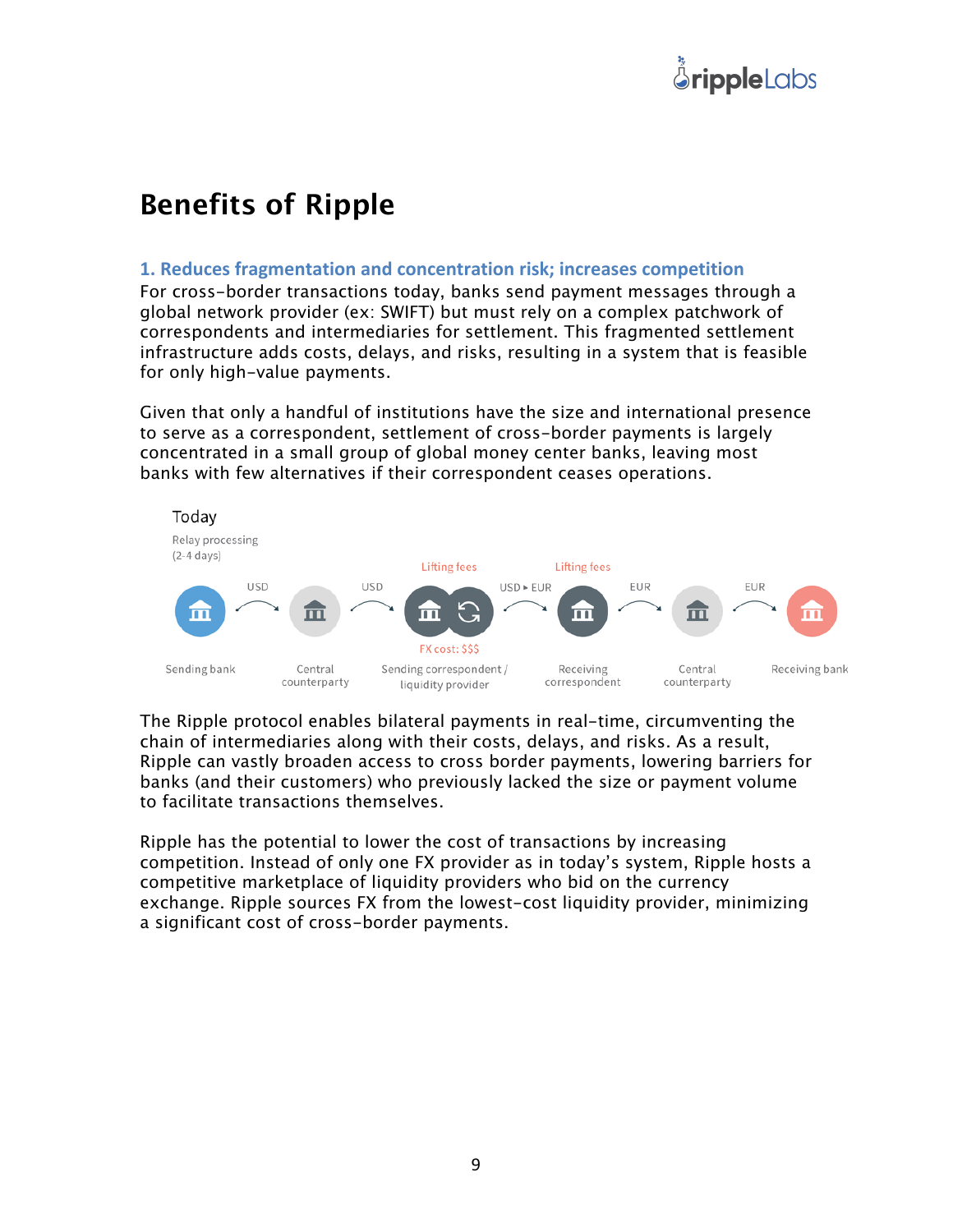# *<u>ÅrippleLabs</u>*



#### **2. Enables fund traceability and transaction visibility**

Today's system provides little transaction visibility for sending and receiving banks, complicating balance confirmations, audits and AML compliance. Banks have little to no insight into the transaction path and counterparties as funds move across borders.



Bilateral connectivity simplifies the transaction path, improving traceability between sender and receiver. Further, banks can exchange more payment information (e.g. fee pre-disclosure; balance validation; confirmation) before and after settlement.

The transparency offered by the Ripple protocol has the potential to greatly improve the industry's AML efforts while lowering banks' cost of compliance. (Importantly, the ledger does not include any personally identifiable information like account numbers or customers' unique identifiers.)

#### **3. Reduces systemic risk: no single point of failure**

The distributed network created by the Ripple protocol maximizes redundancy across the parties on Ripple. This process means that systemic operation does not rely on any single party, rather it is shared across the participants on the network. A large majority of independent participants would need to fail for the system to cease operating.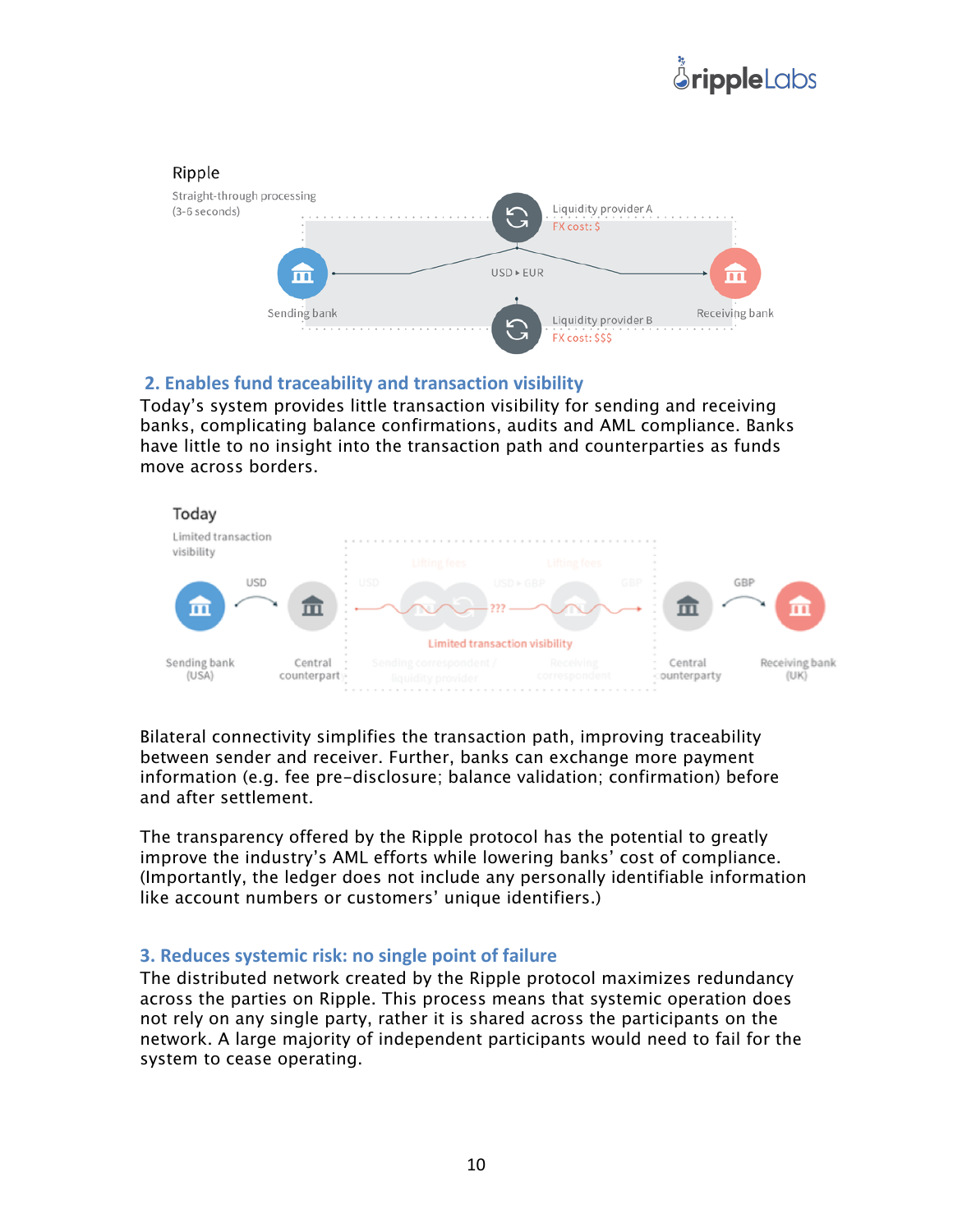

Unlike today's networks, which rely on a central operator, it is impossible for control or power within Ripple to become concentrated in any one or few parties. Ripple's distribution minimizes systemic risk and improves operational resiliency - essential aspects of a trusted payment system.

#### **4.** Maximizes payment reach while minimizing risks and reserve requirements

Today, a bank must place reserves or collateral at its correspondent to minimize counterparty risk. As each correspondent typically only serves select markets or networks, a bank must maintain multiple correspondent relationships to maximize payment reach. This ties up significant amounts of working capital.

Ripple provides a more capital efficient solution while simultaneously enabling greater payment reach. Bilateral settlement obviates the need for correspondents and eliminates multiple reserve requirements. Instead of posting reserves at each correspondent, banks only have to allot one reserve to Ripple, which enables access to all the currencies, market makers, and payment networks on the protocol.

Further, eliminating multiple intermediaries also reduces the opportunities for payments to fail. Payments on Ripple reduce counterparty and settlement risk, making payments safer as well.

#### **5. Enables 24/7/365 settlement in real-time**

Today, banks are bound by the technological limitations and operating hours of the network's central counterparty. This may limit transaction speed and the restrict settlement to specified times.

Ripple replaces the central counterparty with a distributed network and consensus process discussed in the previous section. This enables low-cost, real-time settlement 24 hours a day, seven days a week, 365 days a year. The increased settlement speed and continuous access to payment services vastly improves the efficiency of networks.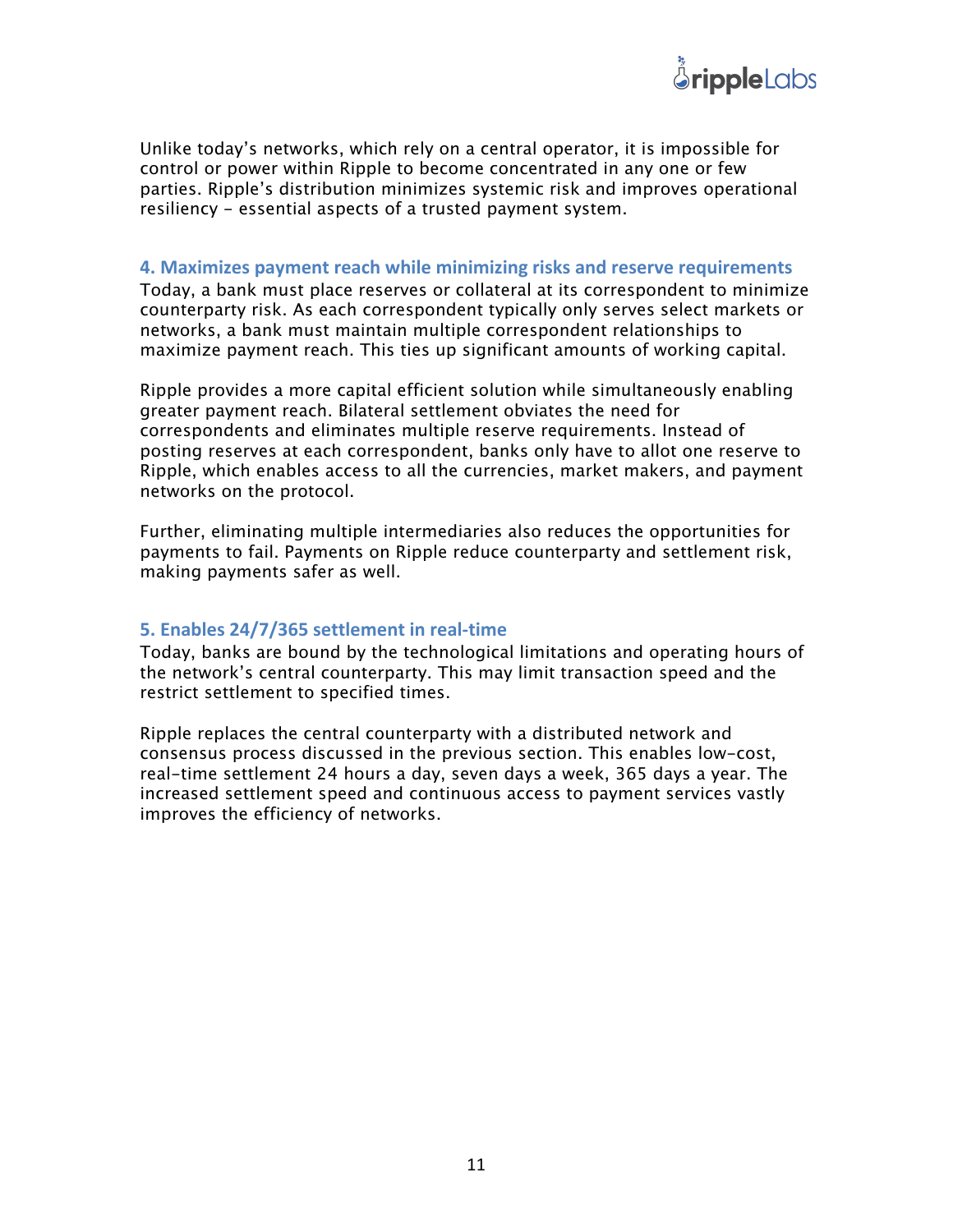

### **Who is Ripple Labs?**

Named one of the 50 Smartest Companies by MIT Technology Review, Ripple Labs is the technology company that conceived and developed the Ripple protocol. The Ripple protocol is an open architecture, thus not owned by any one party, yet Ripple Labs exists to support its adoption by developing tools for financial institutions and payment networks.

Our staff of over 80 professionals has experience in financial services (E-loan, Goldman Sachs); payment networks (Fiserv, Visa); security (Jumio, United States National Security Agency); technology (Apple, Google); and policy (Federal Reserve, Promontory Financial Group).

Ripple Labs is uniquely positioned to play a pivotal role in creating a modern payments infrastructure as it is (a) developing a technologically advanced and extensible global transaction protocol and (b) cooperating with regulators and incumbent financial institutions to enhance and connect existing systems.

Ripple Labs has engaged with dozens of regulators, central banks, banks, payment networks, and liquidity providers globally (Americas, Europe, Asia-Pacific). Public engagements include: CBW Bank (US), Cross River Bank (US) Fidor Bank (Germany), Earthport (global interbank payment network operating in 65 countries). Private engagements include: top-20 EU and US banks, EU and US bank consortiums, multibillion-dollar hedge funds and quantitative trading firms, top-10 global remittance operators, top-15 global telcos.

Ripple Labs is backed by prominent investors including Google Ventures, Andreessen Horowitz, Lightspeed Venture Partners and IDG Capital Partners.

Ripple Labs is based in San Francisco, CA.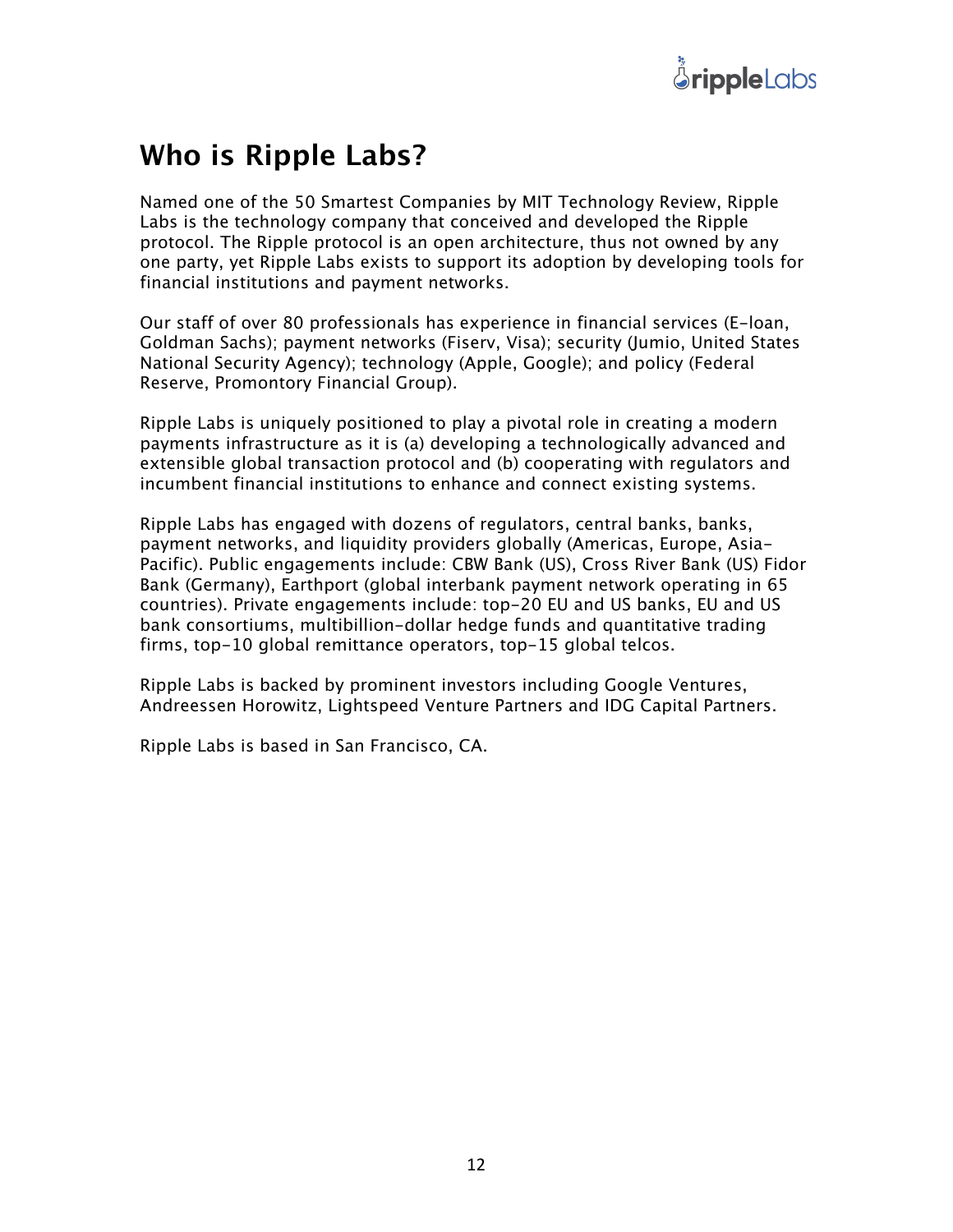

## **1. Policy Implementation**

a. Within the umbrella state of money transmitter regimes, how can state regulators appropriately tailor licensing and supervision to each set of licensees?

**b.** In order to properly tailor licensing and regulatory regimes to virtual currency activities, should states consider a virtual currency-specific "amendment" or "endorsement" to a traditional money transmitter license?

We share several points that we believe are key to the CSBS's regulatory approach:

#### 1. Develop coordinated, national standards for registration and licensing of **virtual currency-related businesses**

The current regulatory regime in the United States is highly fragmented, making registration and licensing very cumbersome for startups, small companies, and businesses with broad reach. We believe that this fragmentation poses a competitive disadvantage for the United States, undermining our position as a leader in global payment innovation.

We applaud the CSBS for proactively seeking to create common standards for virtual currency-related businesses. To remain competitive and a driver of innovation, policy makers need to develop coordinated, national standards for products and services that have national or global reach, like virtual currencies.

It is imperative that the United States creates an environment that supports innovation in a safe and compliant manner. Streamlining balkanized registration requirements via national standards would remove many unnecessary inefficiencies in our regulatory system. During early development of the Internet, for instance, national standards generated a boom in both productivity and economic activity. Applying such standards to payments technology has the potential to drive equally positive outcomes.

Other countries have already taken steps to address similar issues. The United Kingdom's primary regulator, the Financial Conduct Authority, recently launched Project Innovate: an initiative to help start ups (1) understand the regulatory framework and how it applies to them and (2) provide assistance in preparing applications for authorization.<sup>2</sup> The FCA's leadership is creating an environment that supports innovation while ensuring compliance and safety of their financial system.

Further, Europe has addressed regulatory fragmentation by creating the concept of "passportability." Under this approach, firms that obtain a license to conduct financial services in one European Economic Area are entitled to do business in

 

<sup>2</sup> Financial Conduct Authority, "Project Innovate," http://www.fca.org.uk/firms/firm-types/project-innovate.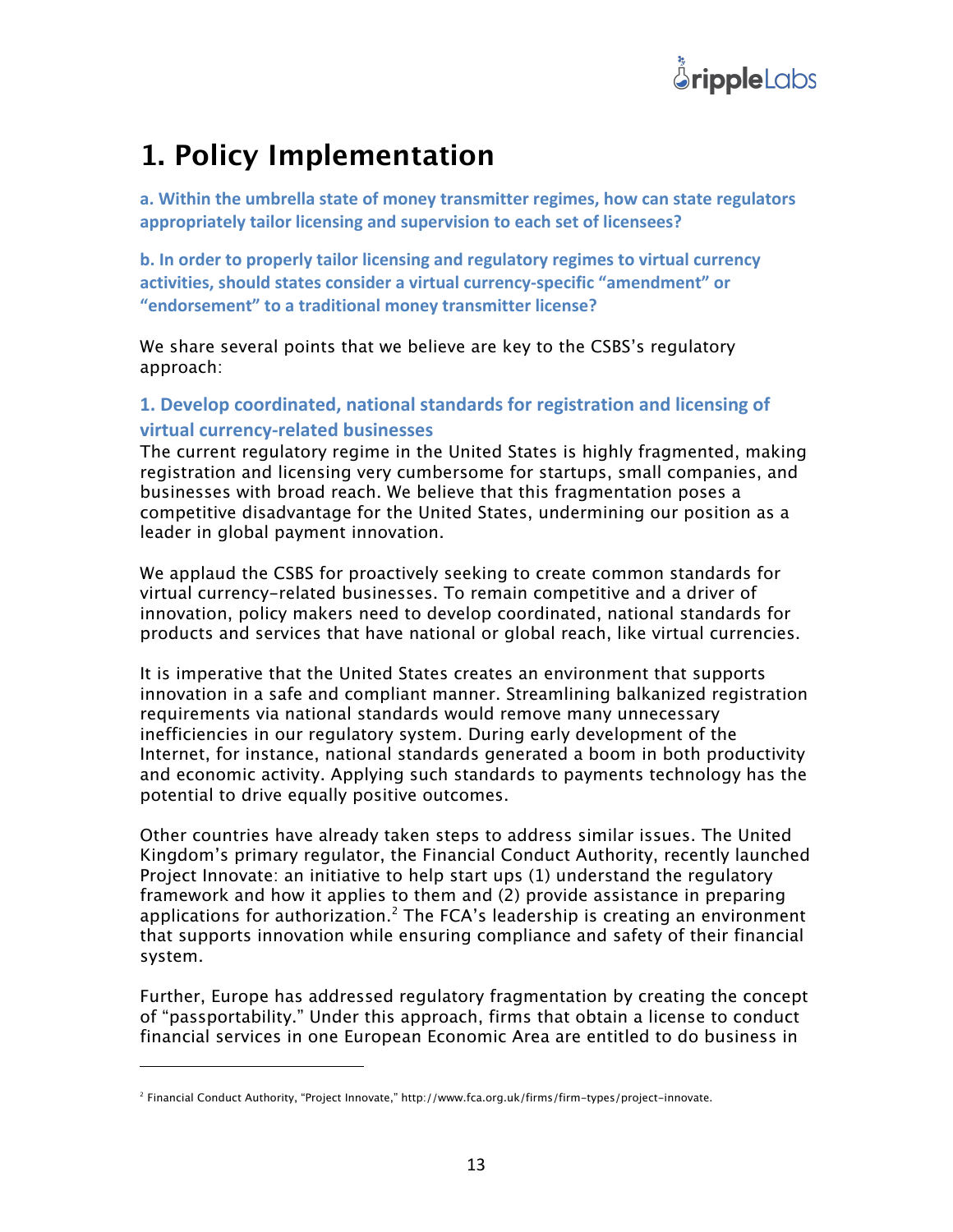all other European Economic Areas. Passporting streamlines registration processes, creating a supportive environment for safe, compliant innovation.<sup>3</sup> To remain globally competitive, the United States must ensure that its regulatory system avoids fragmentation by creating national standards for services that are national and global in reach.

#### **2. Build upon the existing rules for banks and money transmitters, where appropriate**

As payments become increasingly digital, virtual currencies are likely to play a greater role in our economy, even within traditional payment systems. Consequently, state regulators should seek to develop a modular licensing process, looking to existing rules for banks and money transmitters that may apply to virtual currency companies.

If a business is already a money transmitter, but seeks to apply for a virtual currency license, or vice versa, the process could be streamlined in such a way that the company would only have to apply once, ultimately allowing them to avoid extra effort and high costs.

#### **3. Consider the varying use cases of virtual currency to ensure an optimal licensing process**

It is necessary that regulators consider the different functions of virtual currencies when developing an effective and inclusive licensing process. Bitcoin (BTC), for example, acts as a replacement for fiat currency, while XRP, the currency deployed within the Ripple protocol, acts as an optional bridge between fiat currencies, and a security mechanism.

Applying general and rigid regulations, consumer protections, and licensing requirements without considering the unique functions of each virtual currency will result in a system that inadequately accounts for and reduces risk.

#### **4. Consider the role of startups and smaller companies' in the virtual currency sector when creating an amended licensing process**

Rigidly defined capital thresholds and other regulatory requirements hold startups and smaller companies to the same expectations as large companies, which undermines efforts to create and innovative a competitive system. To ensure competition and innovation in payments, regulators should consider a tiered, risk-based scheme that accounts for the size and unique circumstances of each participant.

 

<sup>&</sup>lt;sup>3</sup> Bank of England, Prudential Regulation Authority,

http://www.bankofengland.co.uk/pra/Pages/authorisations/passporting/default.aspx.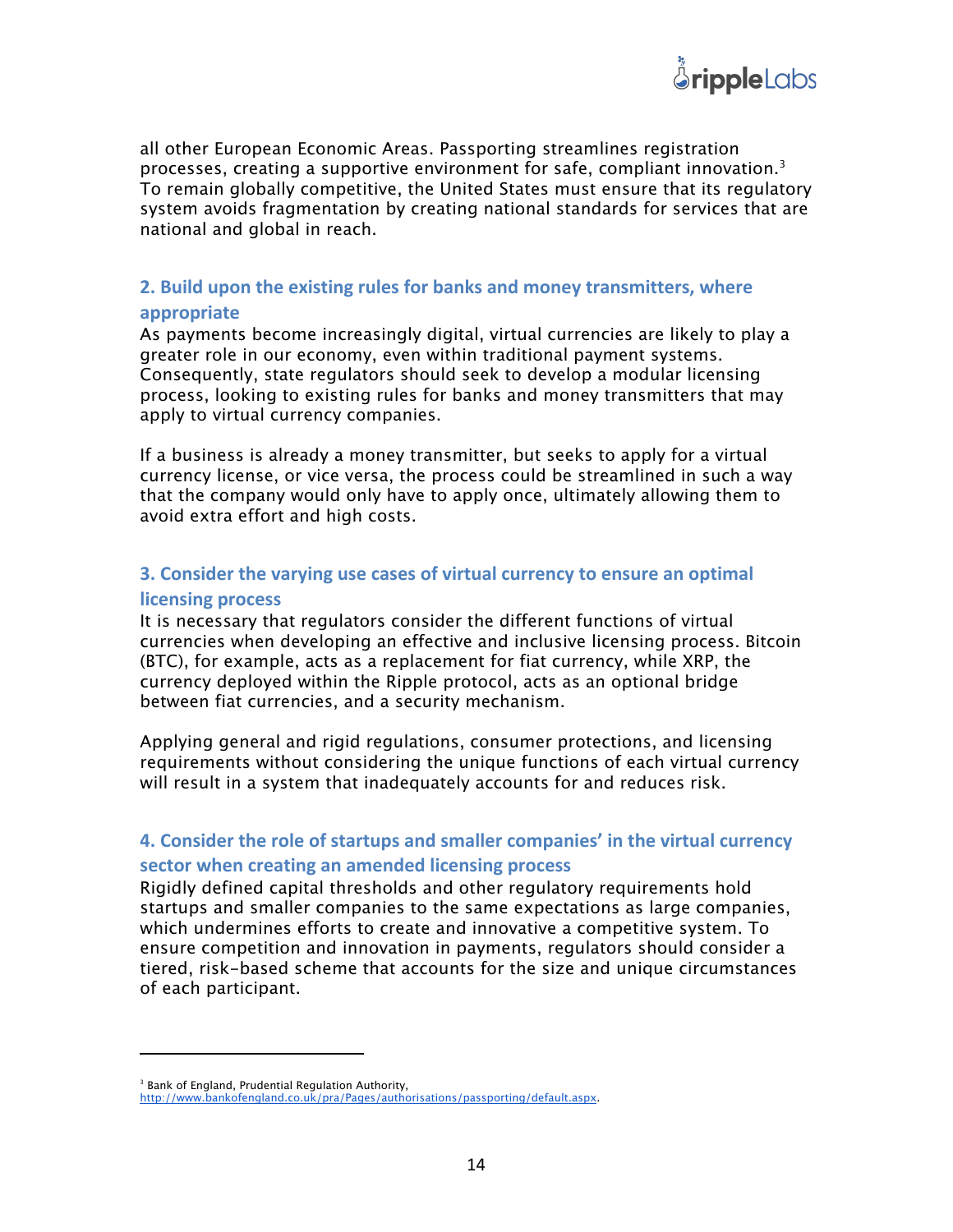

### **2. Licensing Process**

a. Though states largely have the same licensing requirements, there is not a common **implementation process. Please comment on the functionality of the NMLS or other licensing systems.**

**b.** Would a common application and guide to licensure enhance the efficiency of the **licensing system?** 

c. Obtaining required criminal background checks has been flagged as an administrative challenge in the licensing process. What procedures can states uniformly adopt to facilitate obtaining criminal background checks as part of the **licensing process?** 

**d.** Credentialing business entity key personnel can be a hands-on process, but has proved indispensable for financial services licensing. Are there alternative means of credentialing that may facilitate the process?

A common application and guide to licensure would greatly enhance the efficiency of the licensing system. The current licensing structure can be overwhelming for growing technology companies such as Ripple Labs due to a lack of uniform requirements across states. This lack of uniformity ultimately leads to duplicated efforts and financial strain for companies. National standards would ultimately streamline the licensing process, making it more efficient and cost effective for startups and money transmitters.

In addition, states developing licensing standards for virtual currency-related businesses have at times included requirements that appear unrelated to the relative risks of virtual currency. For example, the first draft of the New York BitLicense, the New York Department of Financial Services required that all employees of virtual currency companies be fingerprinted, whereas traditional Money Transmitter Licenses only required fingerprints from directors and shareholders.

Ripple Labs urges CSBS to look to current money transmission licensing processes when developing a common license application, altering that framework only as needed to reflect unique risks or benefits presented by virtual currency products and services. Coordination with existing rules and processes is a logical approach and would ensure that regulatory efforts would not be unnecessarily duplicated. A universal application would be invaluable in terms of increased efficiency and cost reduction.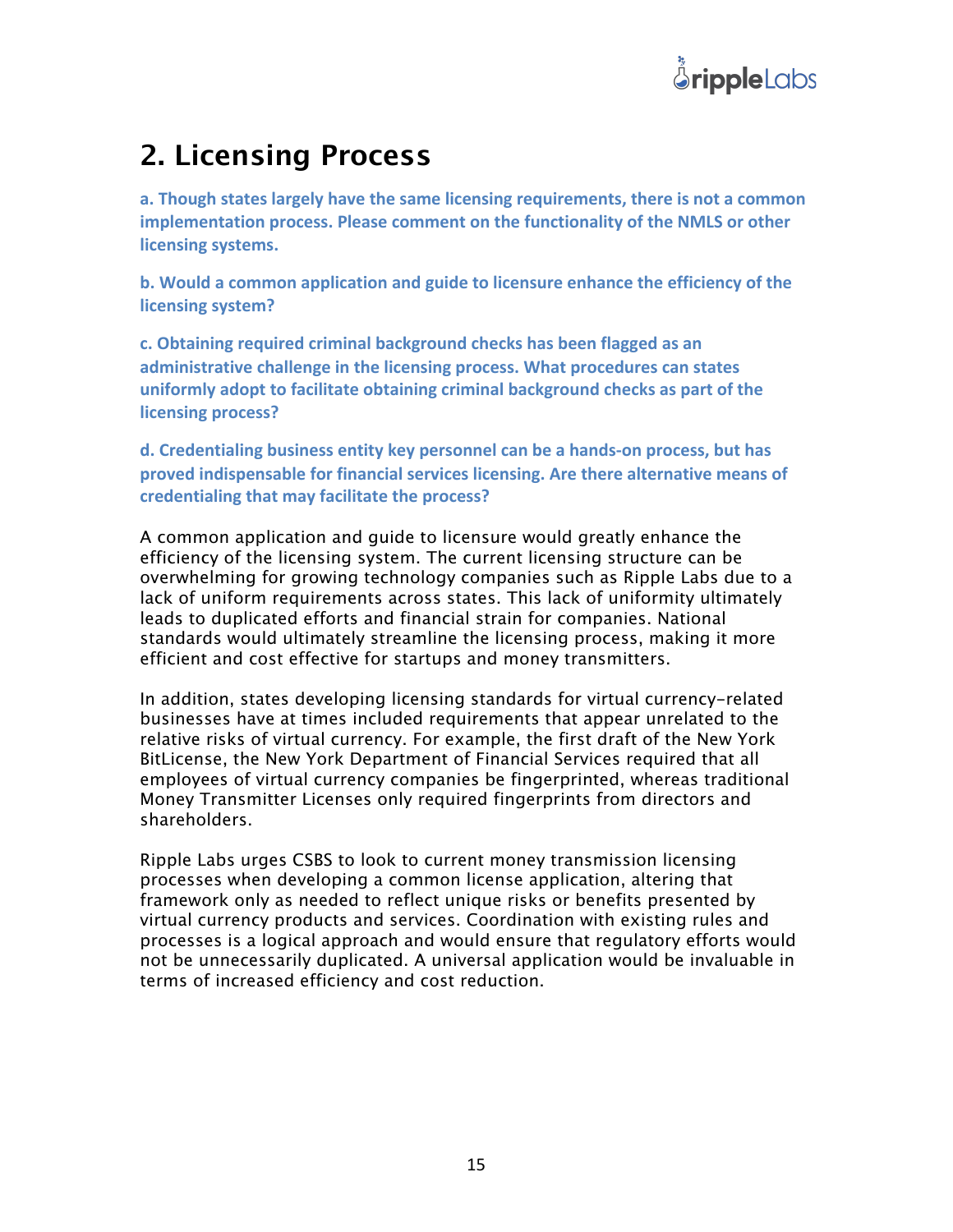

## **3. Training and Education**

**a.** What education may be necessary for state regulators to aid in the licensing **process?**

**b.** What resources are available to explain technology and business models across the **virtual currency industry?)** 

#### **Recognize the various use cases of virtual currencies**

It is important that regulators consider the various use cases for virtual currency when developing an appropriate licensing process. Not all virtual currencies carry the same value or have the same core functions. Each use case of a virtual currency will create its own risks that should be accounted for.

For instance, Bitcoin (BTC) and Ripple's native currency, XRP, have vastly different use cases. BTC acts as means of exchange and store of value – the typical functions of fiat currency. While also a virtual currency, XRP primarily serves different functions in Ripple. XRP acts as a neutral bridge between fiat currencies and as a security mechanism to prevent users from spamming the network. (In addition to the discussion here, see also the section on XRP at pp. 7-8 of this submission.)

To make payments between currencies that may not have a liquid market, financial institutions can opt to trade through XRP as a bridge between the fiat currencies. As XRP is the only native asset on Ripple, it can be used as a common denominator between currencies on Ripple. XRP allows financial institutions to trade into currencies that they previously lacked access to because they didn't have a funded correspondent account in that region of the world. XRP as a bridge maximizes currency liquidity and geographic reach of payments in an efficient way.

Additionally, XRP functions as a security mechanism by serving the role as a "postage stamp" for transactions. A small portion of a user's XRP reserve is destroyed with each transaction. Under normal volumes, this portion is negligible to users, approximately \$0.00000015 USD as of January 27, 2015. However, if a bad actor tried to overwhelm the network with illicit traffic - possibly with a denial of service attack -- Ripple will automatically exponentially increase the XRP cost of the user's transactions, bankrupting the account of its reserves and freezing its ability to make another payment. This feature protects the Ripple network from abuse and attacks, maximizing its operational resiliency.

Understanding who is using each virtual currency and what use cases each virtual currency serves is crucial to designing an effective licensing and training program.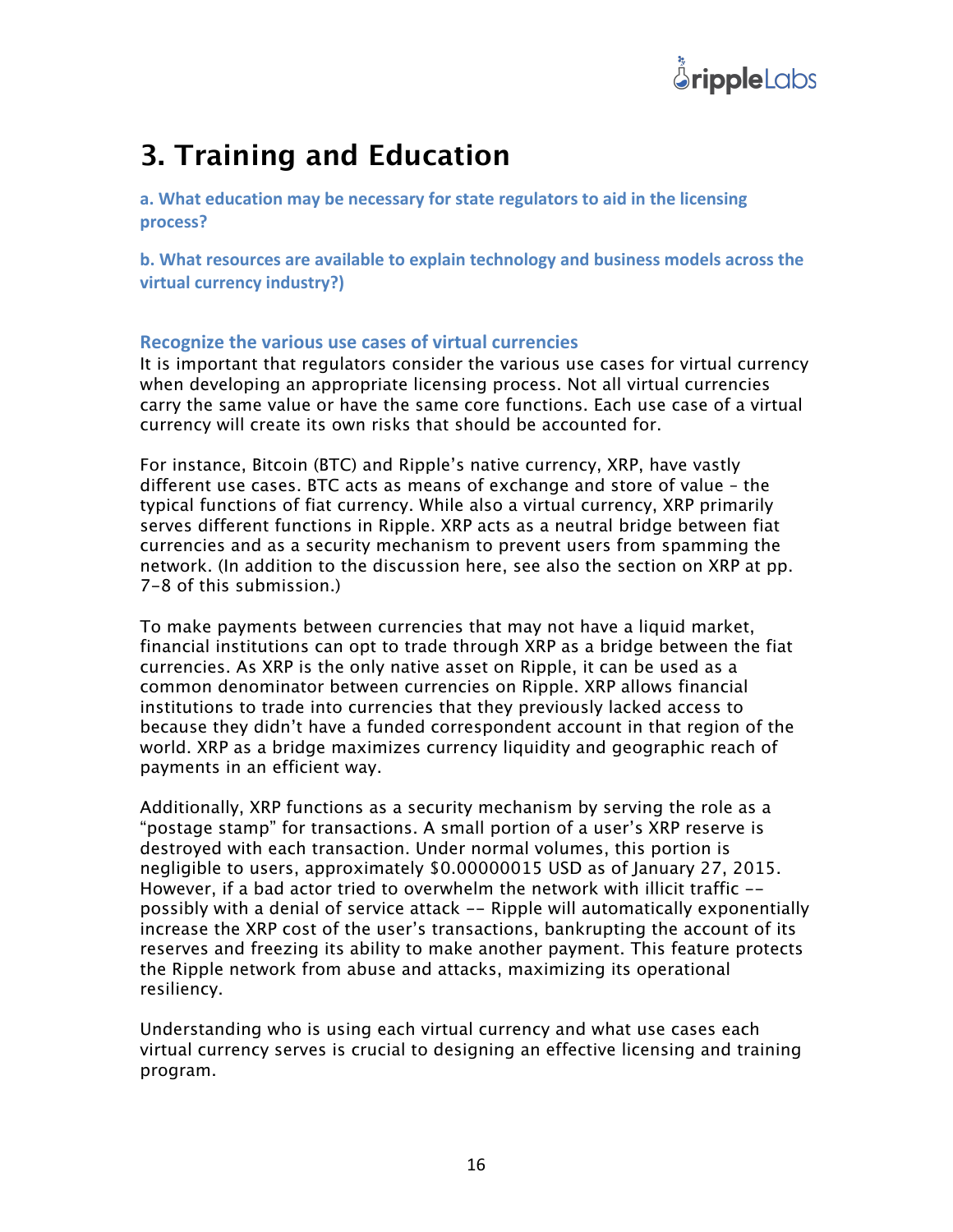

The following links are public resources that Ripple Labs has developed for educational purposes:

- Ripple Primer: https://ripple.com/files/ripple\_primer.pdf
- Ripple Executive Summary: https://ripple.com/integrate/executivesummary-for-financial-institutions/

#### **Take a holistic view of risk**

A crucial part of education and training is acknowledging the risks of both new and existing systems. While new technologies present new risks and deserve careful consideration, many of these risks are known and can be mitigated.

Regulators should take a holistic view, also considering the risks from the industry's reliance on antiquated infrastructure. These risks are not always as apparent as the risks that come with a new technology. They are often underappreciated, yet can pose serious threats to a system's operational resiliency.

Balancing the risks of the current systems with those of emerging technology ensures a prudent approach to innovation and safety. Ensuring a complete view of risks is essential to an effective education and training program for state regulators.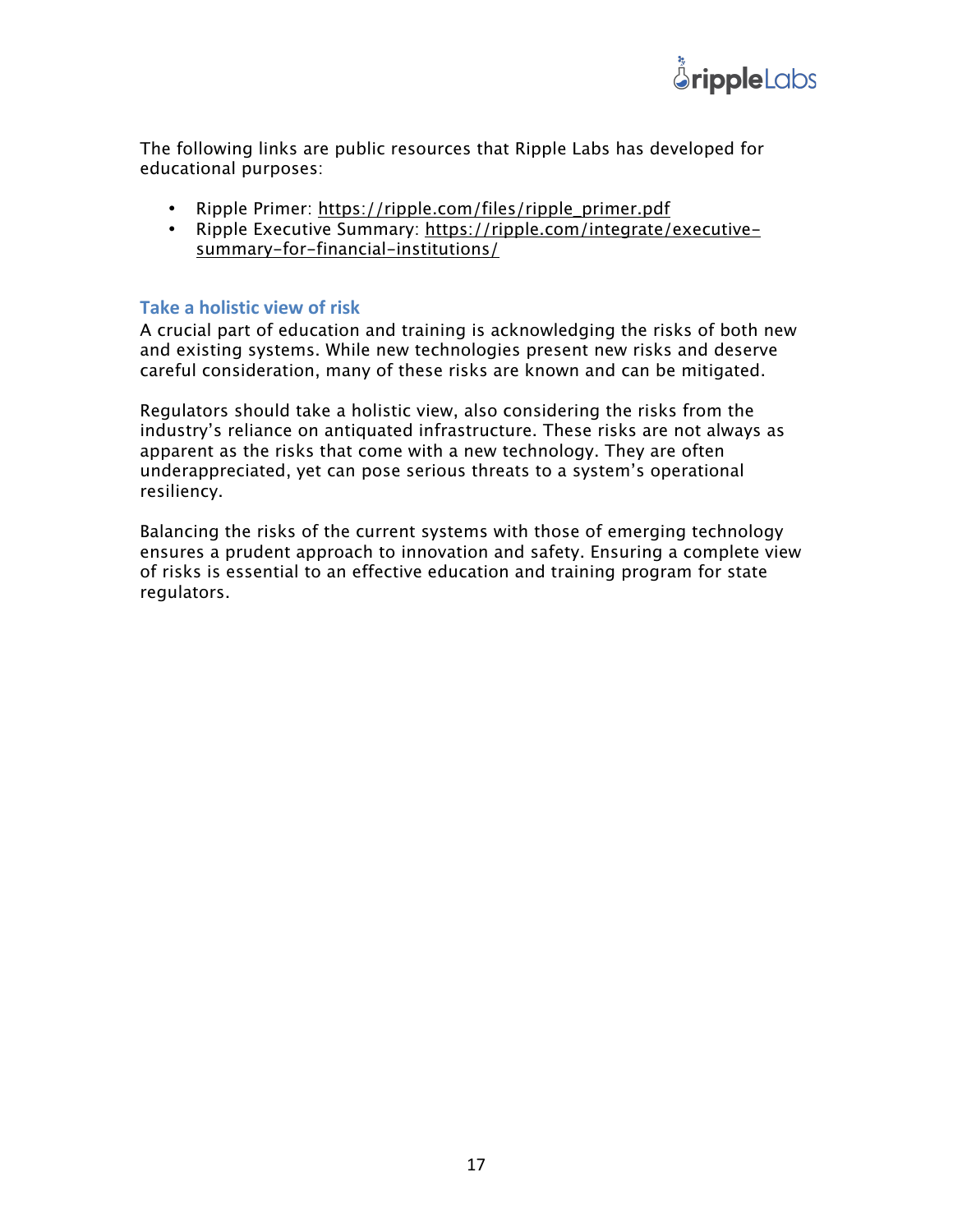

## **4. Technological Innovations**

**What changes and innovations have been seen and/or can be anticipated in the** technological aspects of virtual currencies and the resulting marketplace?

Early virtual currencies were designed as a means of exchange and a story of value -- replacements for fiat currencies. Today, a large majority of virtual currencies still adhere to these use cases.

However, as the concept of virtual currencies has matured, new and innovative use cases have been developed. Ripple's use of XRP as an optional bridge between fiat currencies and as a security mechanism are clear examples of alternative use cases.

While unknown today, it is only rational to believe that other novel, alternative, and innovative use cases for virtual currencies will emerge. For this reason, it is imperative that regulators recognize the evolving nature of this technology and ensure regulations take into account the unique and specific use cases of each virtual currency.

Broadly applying rigid regulations, consumer protections, and licensing requirements without considering the unique characteristics of each virtual currency will result in a system that improperly accounts for and mitigates risks.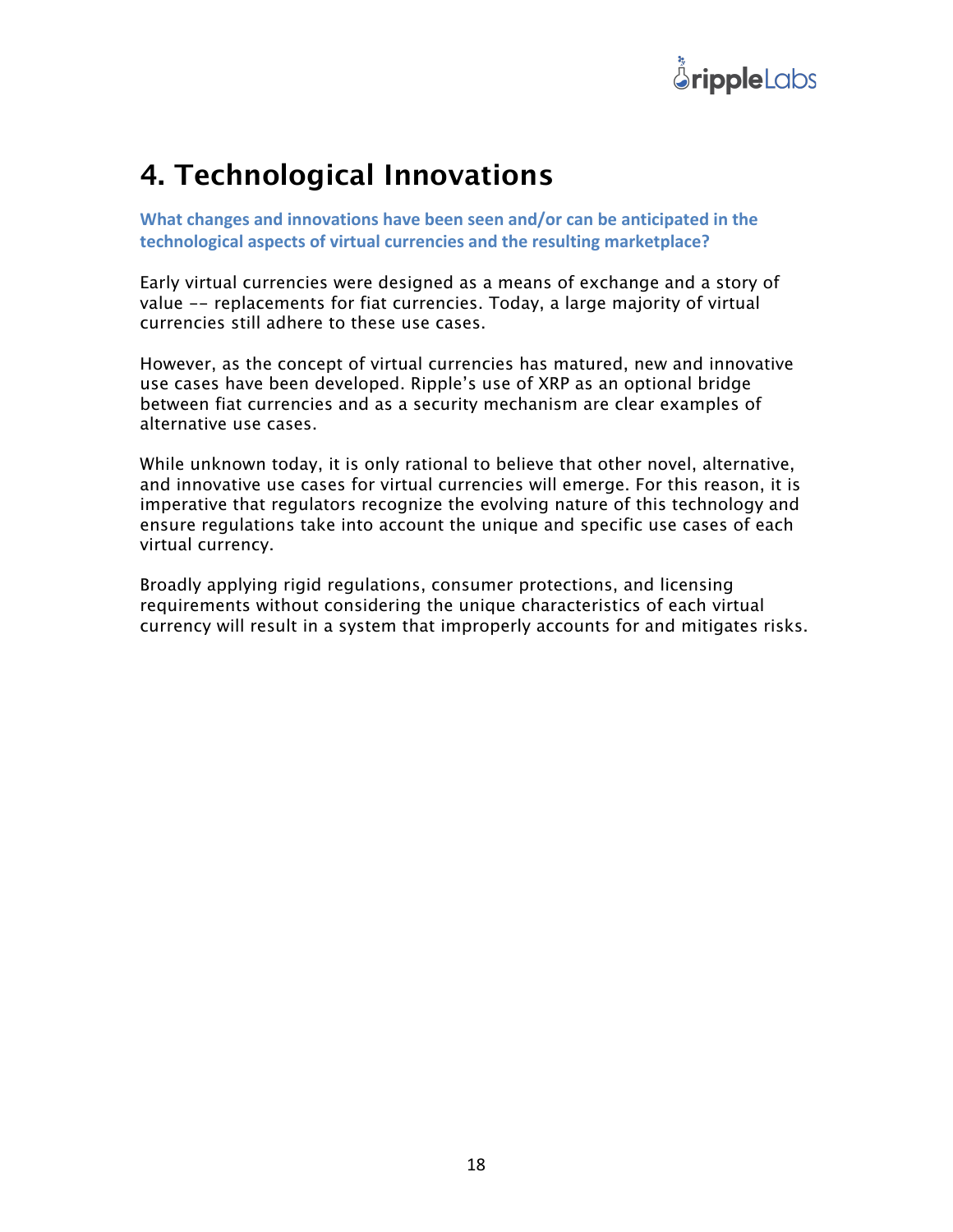

### **5. Denomination of Capital, Permissible Investments, and Bond Coverage**

Capital, permissible investments, and surety bond requirements exist to create financial security in the event of failed transactions or a failed business. For financial services companies dealing in virtual currencies, should these safety funds be denominated in the applicable virtual currency or in dollars?

Ripple Labs agrees with the CSBS that it is important for companies engaged in the virtual currency business to be able to prove their financial stability via permissible investments or surety bonds, but note that it is equally important to avoid a one-size-fits-all regulation. It is necessary to take into consideration the size and growth rate of each company, as well as fully understanding their sources of capital. Narrowly defined capital requirements will ultimately prevent small companies and startups from participating in payments. It is important for regulators to consider both the size and growth rate of a company when amending the licensing process.

Furthermore, asking virtual currency companies that may be holding volatile assets, such as Bitcoin, to hold the equivalent value in fiat currency is an important issue that regulators should consider when detailing license requirements. Ben Lawsky, New York State's Superintendent of Financial Services, recently announced changes to New York's proposed Bitlicense regulation in New York state that would permit a broad range of financial assets, including virtual currency, to count toward licensees' capital requirements. Superintendent Lawsky's approach is a helpful example of regulation that takes into account both the need to ensure safety and soundness of the financial system and flexibility to support potentially valuable innovation.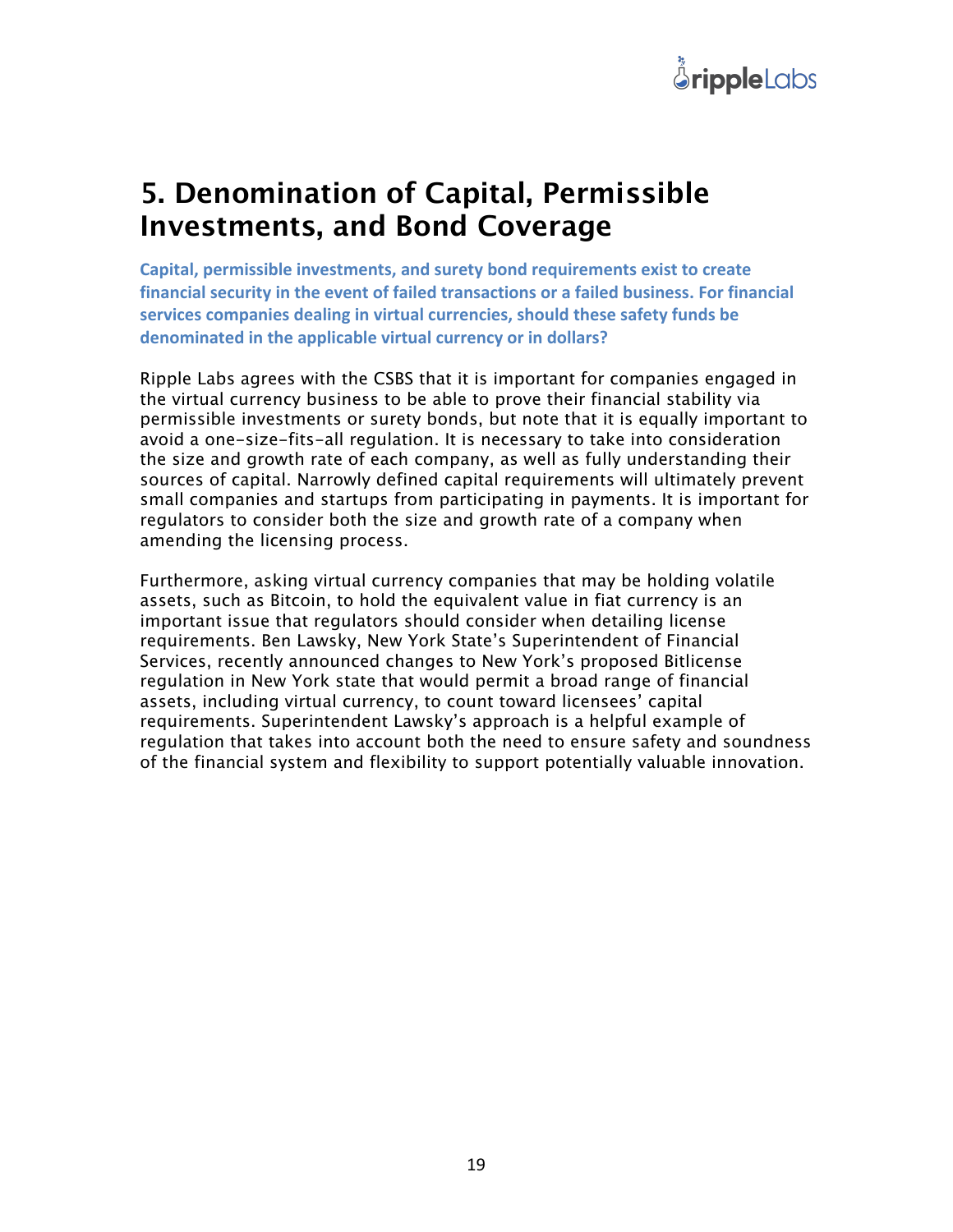

### **6. Distressed or Failed Companies**

Certain requirements in the Draft Framework are designed to provide regulators with tools for dealing with distressed or failed companies. Please comment on the practical **issues and challenges facing regulators in the case of a distressed or failed company. What other tools should regulators have for resolving a failed virtual currency** company, minimizing consumer harm and market impact?

Ripple Labs believes that it would be most logical for regulators to follow the same procedures as they do when resolving failed money transmitters. We see no benefit or risk in treating virtual currency companies differently than money transmitters.

## **7. Consumer Protections**

What consumer remedies should policy makers consider for virtual currency financial **activities and transactions?** 

#### **Aligning consumer protections with business models**

Regulators should align necessary consumer protection requirements with the nature and customer type of each company that has been licensed. For instance, companies that operate consumer-oriented businesses should, appropriately, have extensive consumer protection obligations. However, companies that are focused on enterprise clients should be subject to different requirements.

Broadly applying the same consumer protection obligations to companies that are not consumer-facing in nature will inappropriately address risks. The unique characteristics and business model of each licensed company must be taken into consideration to create an efficient and effective regulatory program.

Ripple and potentially other companies have different business models and uses for virtual currencies. For example, Ripple is payment infrastructure to be used by banks, payment networks and liquidity providers. XRP serves two primary functions within Ripple. First, it increases liquidity by acting as an optional bridge between two currencies, and second, it acts as a security mechanism to prevent users from spamming the Ripple network. While XRP can be acquired by individuals seeking to make markets between currencies, these use cases are vastly different from a consumer-facing replacement for fiat currency.

Rigidly applying one set of consumer protections to virtual currencies with many different use cases and users will not effectively safeguard the system. Regulators must take a flexible approach that assesses the unique risks and necessary protections for each virtual currency.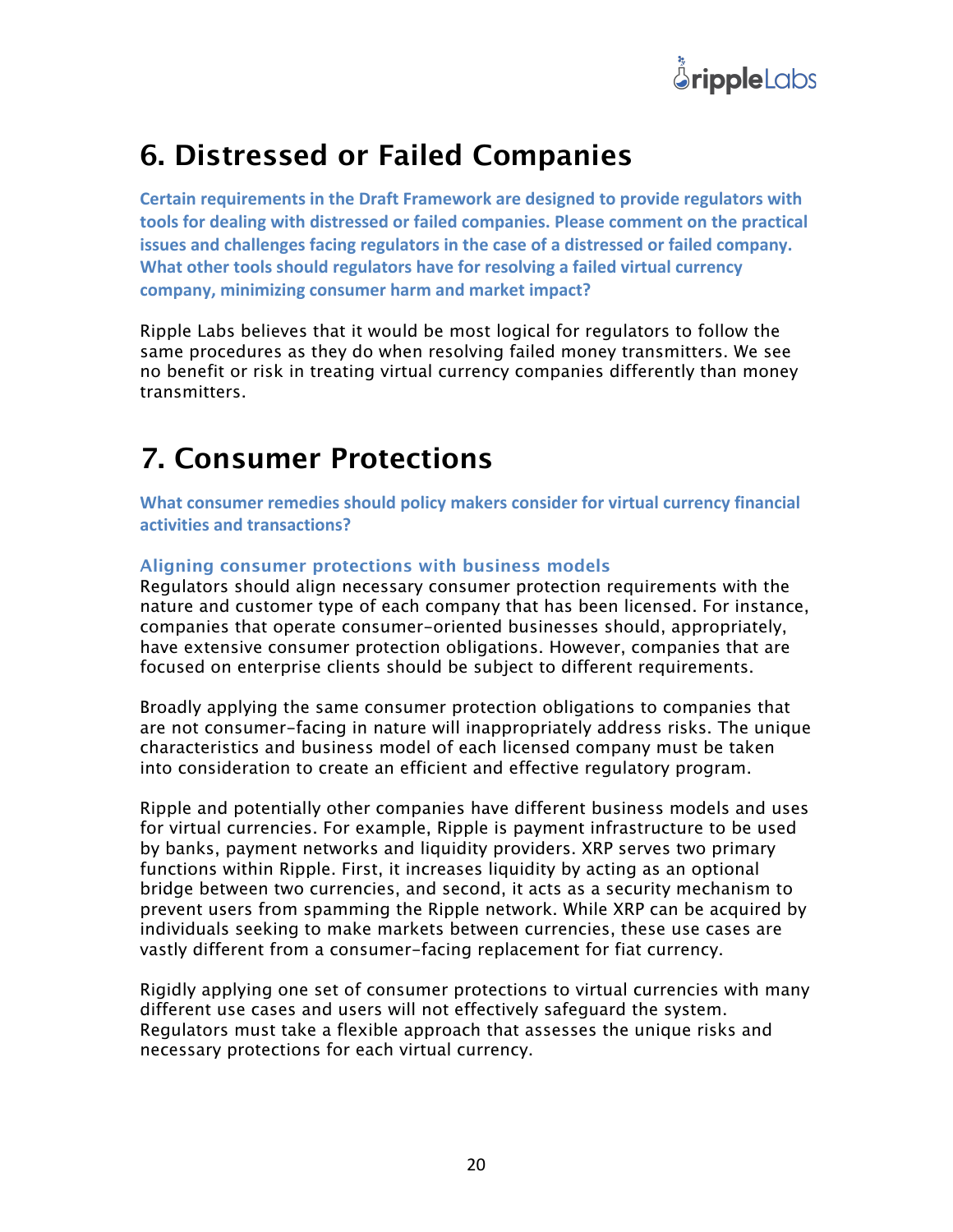

#### **Ensuring safety and security on Ripple**

Ripple Labs takes measures to keep the Ripple ecosystem safe and secure. As such, Ripple Labs defines and encourages best practices and standards for financial institutions and banks that adopt the protocol (referred to as "gateways" below).

Ripple Labs does not control gateway activity. Generally, established banks already implement best practices consistent with the regulatory requirements in the countries in which they operate. To support best practices by smaller, nonbank gateways we are implementing a program through which these gateways' risk is ranked and monitored, and offer various incentives for such gateways to implement best practices around consumer protection, Know Your Customer (KYC) and other risk and compliance measures. We engage with gateways on topics related to technical development, risk and compliance.

Through these means, Ripple Labs encourages an open, neutral and inclusive protocol, while also promoting standards that support consumer safety and trust.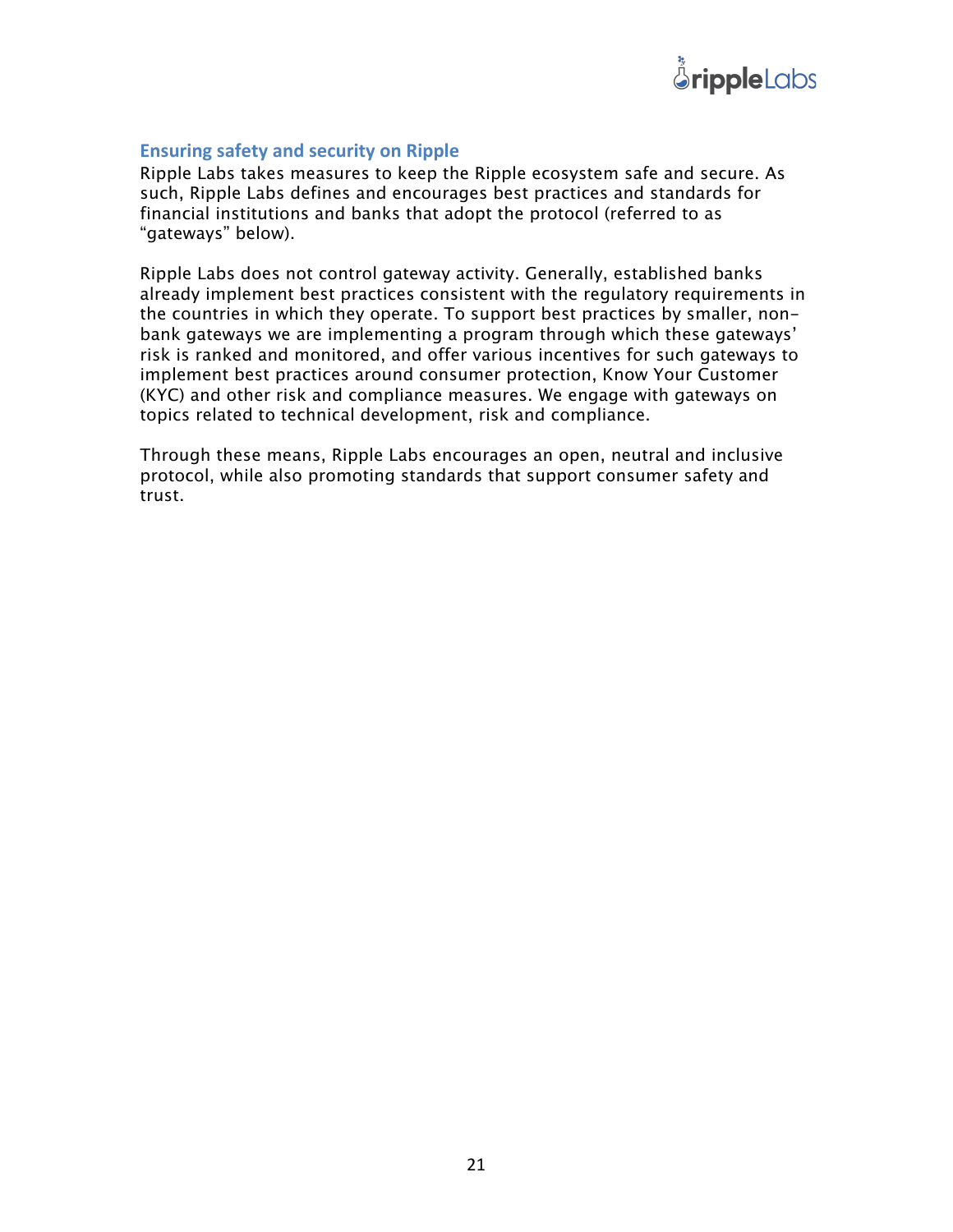

### **8. State Insurance or Trust Funds**

**Is it appropriate to allow holders of instruments denominated in virtual currency access to such insurance or trust funds?**

Unless state regulators are concerned about unique risks pertaining specifically to virtual currency companies, Ripple Labs sees no reason that they should treat virtual currency companies differently than they do money transmitters.

## **9. & 10. BSA/AML & Consumer Identification**

**9. Fraud and illicit activities monitoring are increasingly technology based and** proprietary, especially for virtual currency companies. Are state and federal exam **procedures current with regards to new methods of detecting BSA/AML activity?** 

**10. The Draft Framework includes maintaining records on the identification of virtual** currency owners. Credentialing consumers for identification purposes can be accomplished to varying degrees, from basic account information to verified personal **identification. What is the appropriate level of identification?** 

Ripple Labs takes seriously the importance of customer identification and antimoney laundering compliance. In this regard, it is worth noting that Ripple complements existing compliance regimes, and in some instances, provides a better solution to meeting particular compliance requirements than what is offered by current systems. Ripple Labs works to support faster and safer payment systems -- enabling regulatory compliance rather than circumventing it.

Financial institutions adopt Ripple as infrastructure to facilitate payments on behalf of their customers, just as they currently do with ACH. Importantly, the financial institutions that adopt Ripple remain fully responsible for a Customer Identification Program (CIP) and Know Your Customer (KYC) requirements. Ripple does not disrupt or change any of these existing responsibilities.

For instance, Earthport, the largest open network for global bank payments, has announced that it will use Ripple for settlement while continuing to use its existing risk and compliance framework. As basic, neutral infrastructure, Ripple enables participants to continue using their existing, tested and compliant procedures. Ripple does not alter existing responsibilities, rather functions in tandem with them to increase speed and efficiency in global payment transfers.

This concept extends beyond customer identification to anti-money laundering (AML) and counter terrorist financial (CTF) efforts as well. Ripple Labs fully recognizes and supports efforts to ensure payment systems are not used to support terrorism or illegal activities. As neutral infrastructure, Ripple is compatible with the systems and processes already in place at the banks and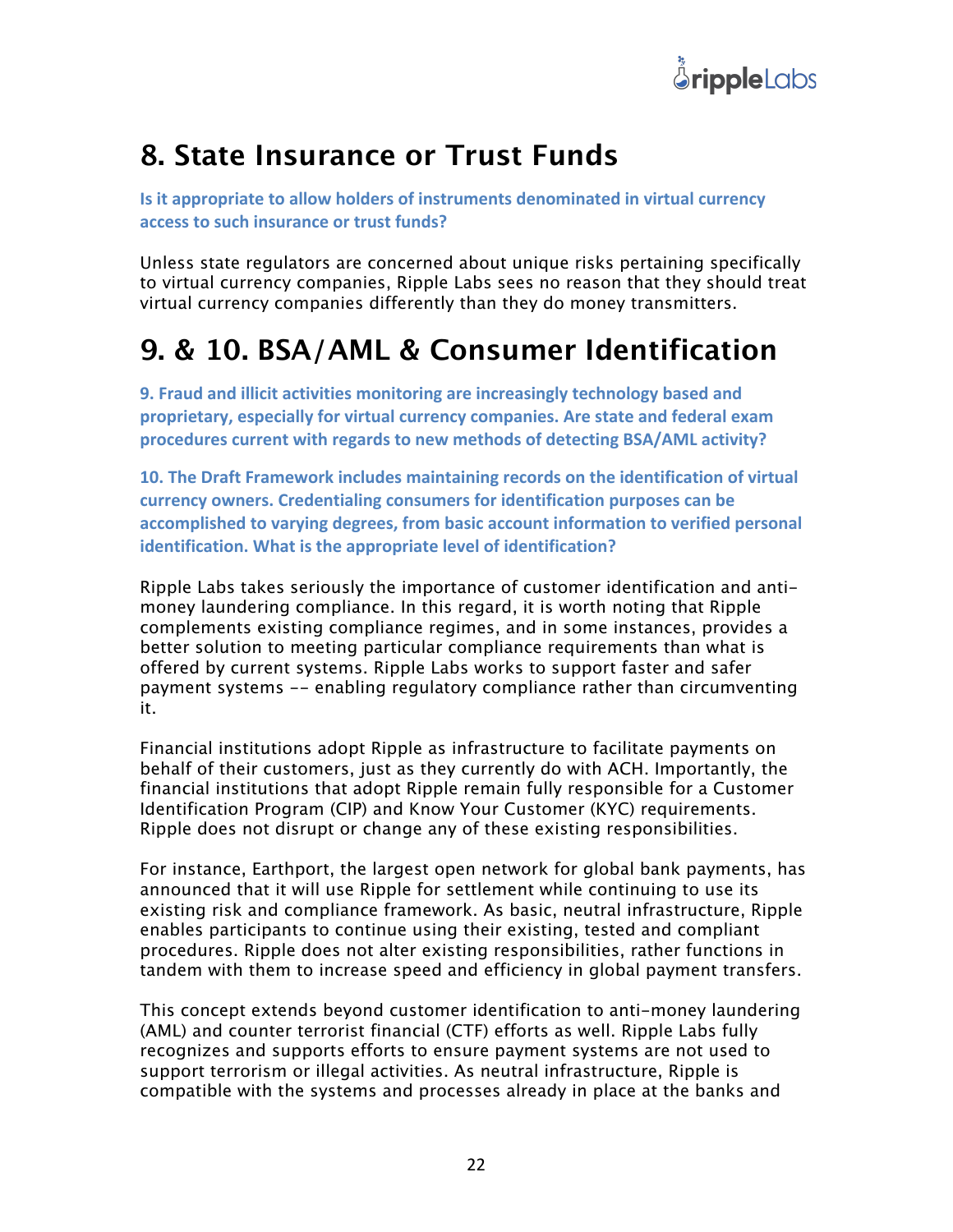

financial services providers that wish to integrate it. Adoption of Ripple does not disrupt or alter a financial institution's AML and CTF responsibilities.

In fact, Ripple helps improve funds traceability for banks and regulators. As payments on Ripple are settled directly from sending to receiving institution - without reliance on intermediaries -- transactions and funds are far easier to trace for AML purposes. Ripple's ledger stores transaction records globally across institutions, providing a complete record for banks and regulators. Investigations no longer require piecing together transaction flows from several separate sets of records to track the full history of a particular transaction or determine whether funds were delivered as intended.

It is important to note that with respect to the AML systems currently in use, certain AML and transaction monitoring processes are executed in batches. This may be appropriate today as settlement systems generally operate in batches as well. However, the development of real-time payment systems may require banks and regulators to engineer new transaction monitoring processes that don't rely on batch analysis. This is not specific to Ripple, but applicable to all ongoing efforts for faster payments.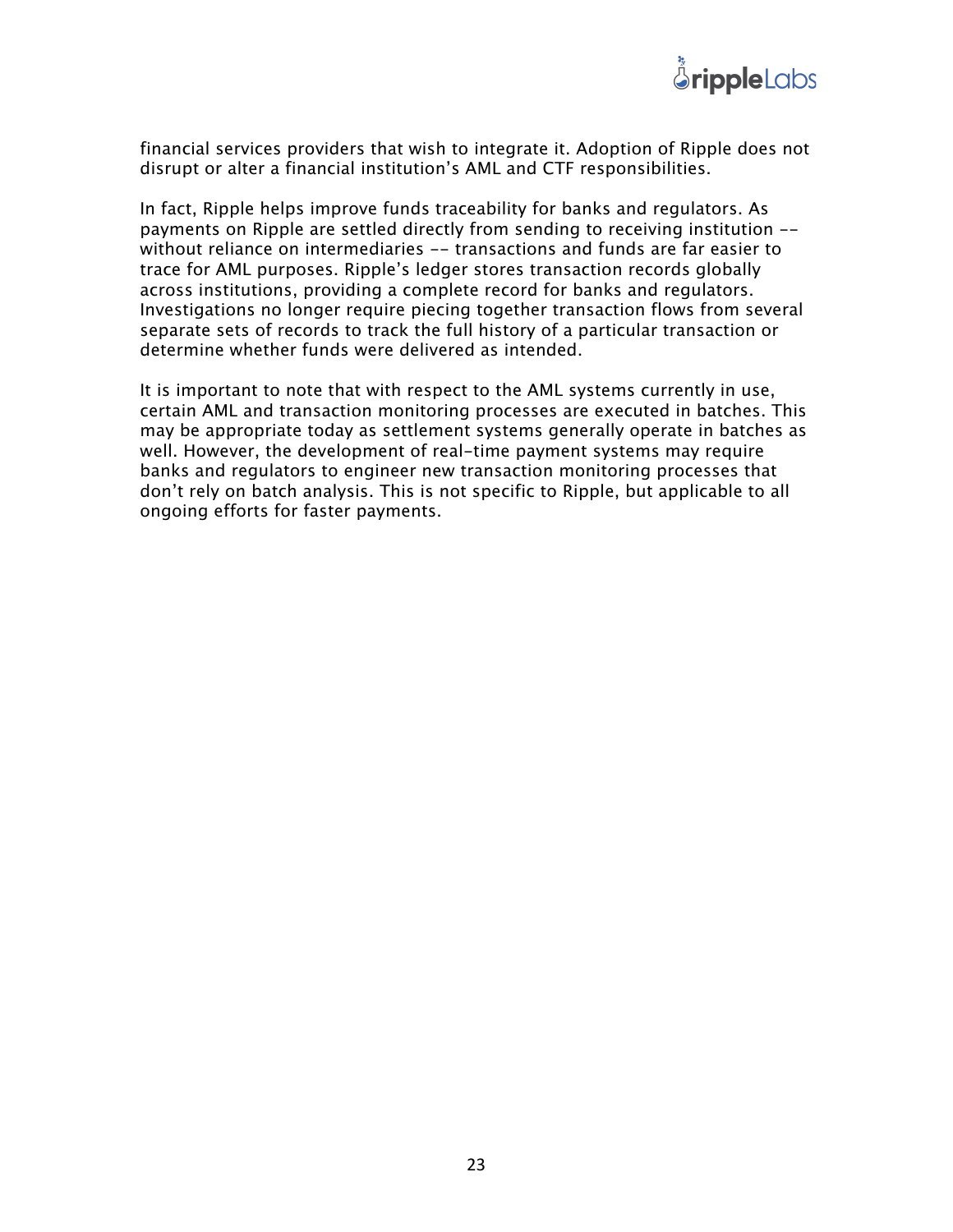

### **11. Regulatory Flexibility**

The Draft Framework stresses regulatory flexibility to accommodate different activity levels and business models and to avoid inhibiting innovation.

a. Given the rapidly evolving nature of virtual currencies, what should the nature of **any necessary flexibility?**

**b.** How can laws and regulations be written to strike a balance between setting clear rules of the road and providing regulatory flexibility?

To ensure the U.S. continues to be a global leader in trusted financial services, authorities must give careful attention to balancing regulation and innovation. There are several considerations regulators can take to ensure a proper balance.

**Ensure regulations account for the new technologies that will be necessary for** creating a more competitive, inclusive, and efficient payment system Emerging technologies should rightfully be subject to regulators' safety and security standards and be held to the regulatory requirements of other enabling technologies. However, regulators must consider how their rules and oversight should be applied to new technology solutions. This applies to both virtual currencies and other related technologies such as a shared ledgers and networks.

Payment networks today rely on one central operator to process and confirm transactions. This approach creates a single point of failure and jeopardizes operational resiliency. Ripple uses a distributed network of independent financial institutions to process and confirm transactions. This approach maximizes operational redundancy and resiliency. A large majority of independent operators must each be compromised to disrupt Ripple -- a much safer governance model.

However, regulatory requirements for payments reflect the existing systems, which generally assume a centralized operator. This assumption is not applicable to distributed networks, which do not rely on a central controller.

As an alternative governance model, distributed networks offer many benefits to payment systems: the elimination of systemic risk that stems from a single point of failure; maximized operational redundancy to improve system resiliency; and the distribution of trust across parties to eliminate the concentration of control in one entity.

For payment networks to leverage these benefits, regulators should ensure their rules are applicable to and inclusive of emerging technologies. The application of some rules may need to be revisited to reflect the alternative governance models of emerging technologies.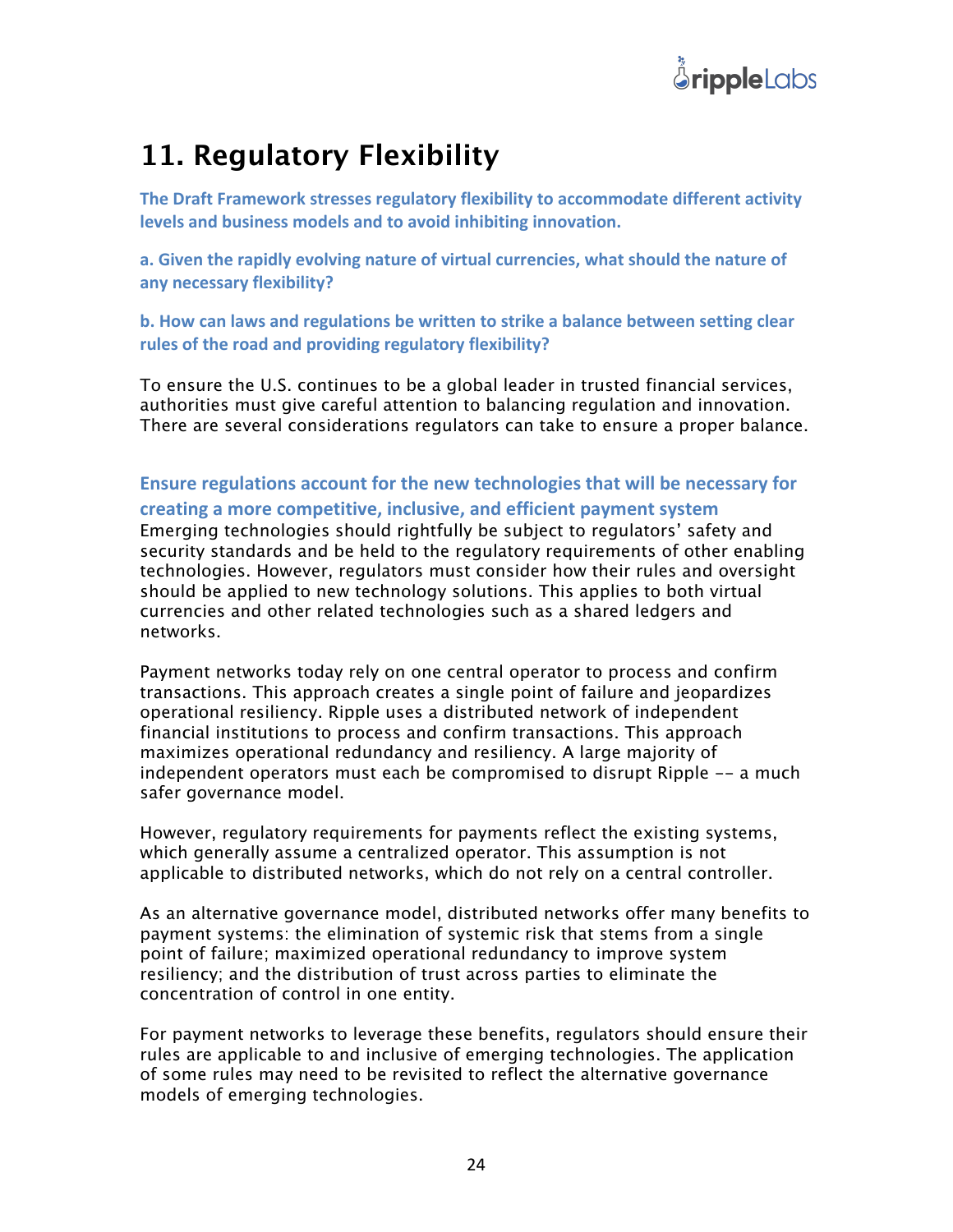

#### **Recognize the various use cases of digital currencies**

Most market and regulatory discussions of digital currencies focus on the their use as a medium of exchange and a store of value, i.e., essentially mirroring the functions of fiat currency. These use cases are applicable to the majority of digital currencies, but when writing regulations, it is crucial that regulators understand and reflect the other use cases of digital currencies.

Ripple includes a native digital currency (XRP) but deploys this tool in a very different way than other digital currencies. XRP serves operational efficiency and security roles within the Ripple protocol. See the discussion of XRP on pp. 7-8, above.

To ensure payment systems and financial institutions can benefit from all the use cases of virtual currencies, regulators must ensure their rules and guidance take into consideration the unique characteristics, risks, and use cases of each currency.

#### **Enable startups and smaller companies to contribute to payment system**

#### **innovation**

One of a regulator's primary responsibilities is to ensure the safety and soundness of the system. To fulfill this role, regulators issue requirements for industry participants, service providers, and third-party vendors. These requirements help minimize systemic risk and ensure a resilient ecosystem.

In crafting and applying these rules, regulators can support innovation by issuing a flexible framework rather than proscriptive guidance. Putting forth inflexible or one-size-fits-all regulation will exclude startups and smaller companies – typically the drivers of innovation – from participating in the payments system.

To create a more competitive and innovative system, regulators can create a tiered, risk-based regulatory scheme that considers the size and unique circumstances of each participant. Holding startups and smaller companies to the same expectations as large companies may prohibit them from participating and undermine the efforts to foster an innovation and competitive system.

A tiered approach would grant greater flexibility to startups and then increase expectations as they mature or begin to serve crucial functions within the system. Ensuring rules enable firms of all sizes to participate helps foster a diverse and vibrant ecosystem necessary to create a leading payment system.

Encouragingly, the UK's new Payment System Regulator (PSR) has shown intentions of balancing safety and security with the need to create a competitive, innovative payment system. To do so, the PSR proposed taking a flexible governance approach that considers the size and circumstances of each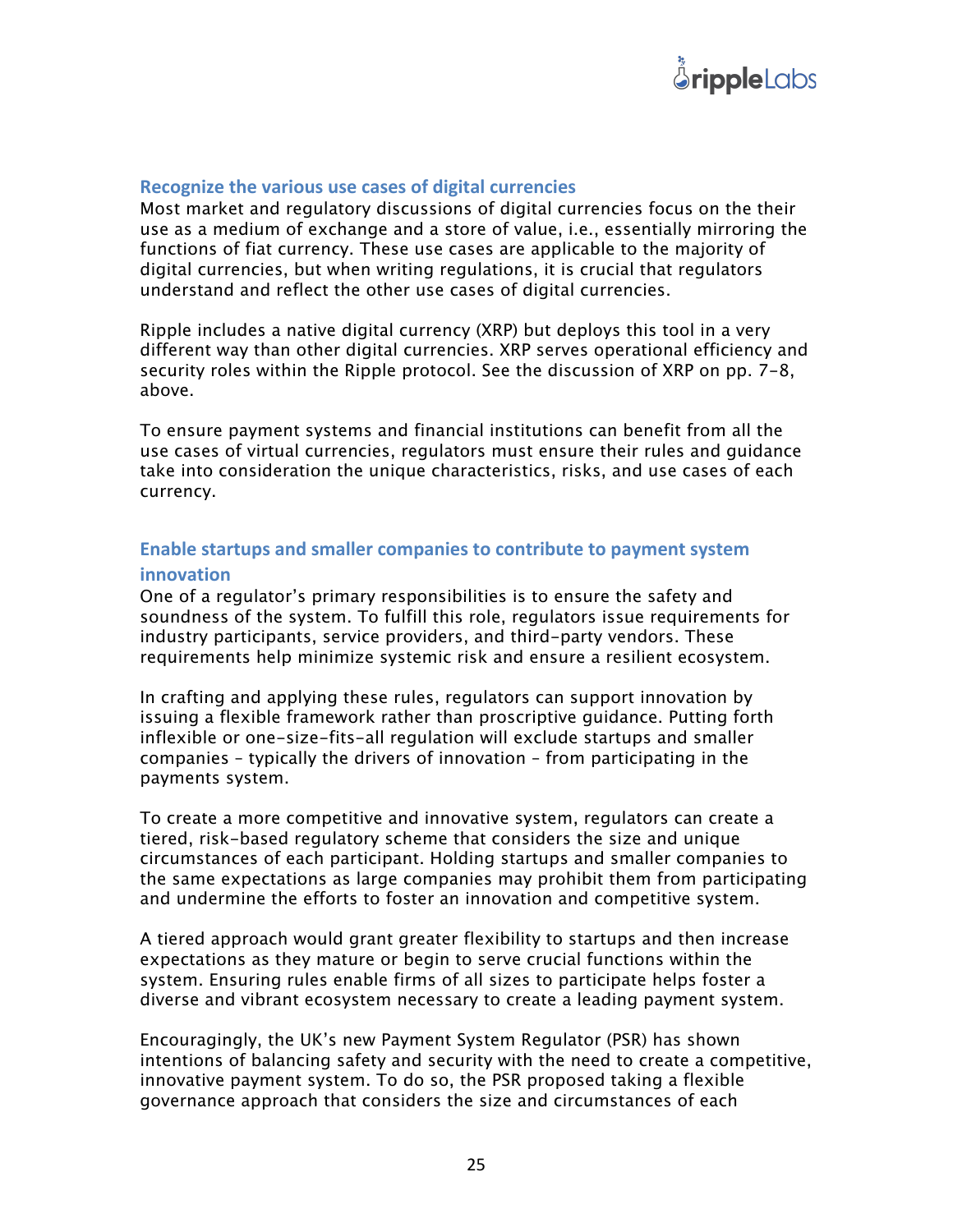

participant. This approach will help ensure the UK payment system can benefit from the contributions of startups and smaller companies.

In the United States, the New York Department of Financial Services (DFS) has also shown intent of balancing regulation with innovation. In crafting requirements for a digital currency license, the DFS included a 2-year transitional license for startups. Without this provision, startups would not have been able to meet the expectations for mature companies and would be excluded from contributing innovation and competition. This is an excellent example of a tiered approach to regulation that balances oversight and safety with innovation.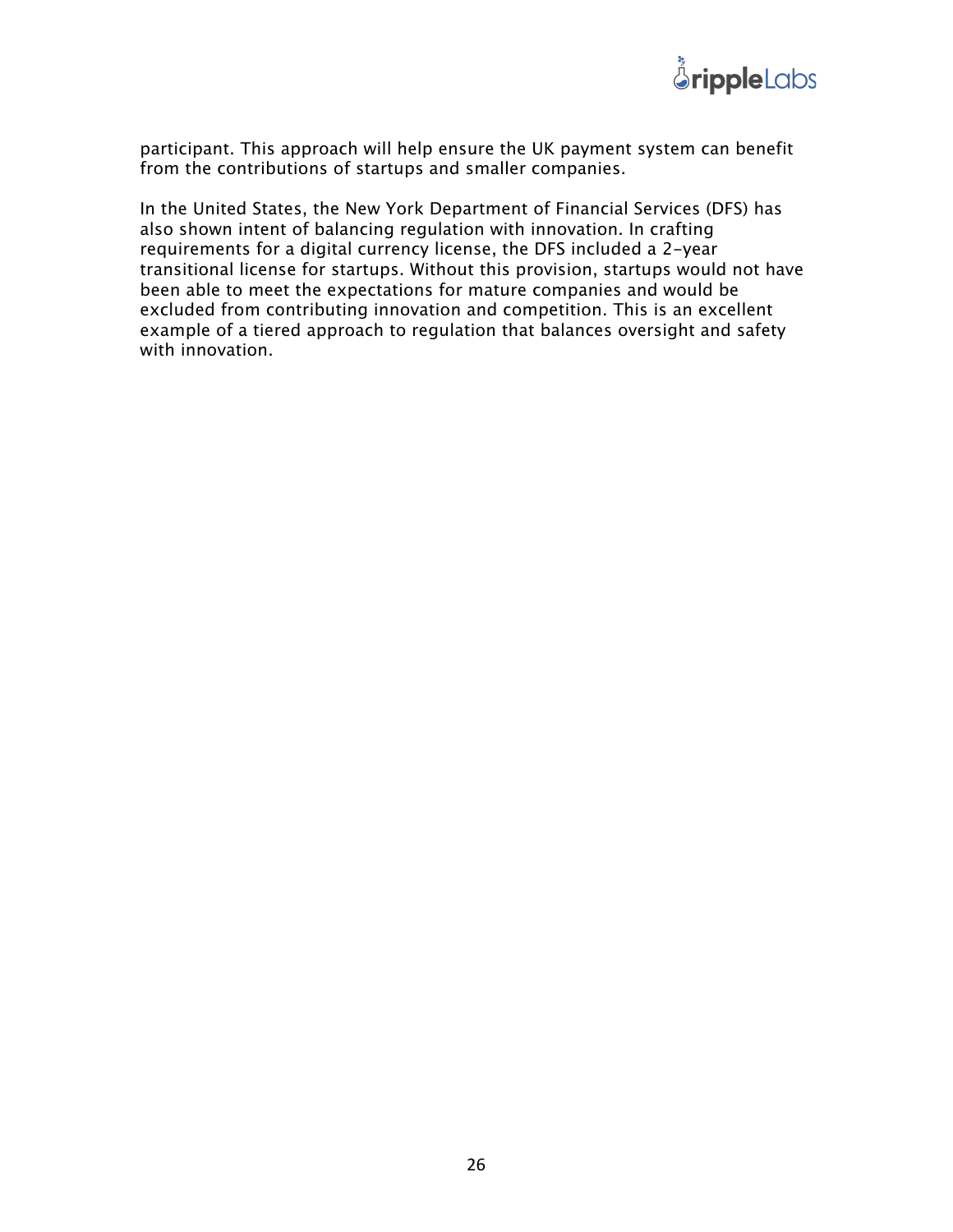

## **12. Reporting Requirements**

**Most states require money transmitter licensees to submit periodic reports of business activities.**

a. For licensed virtual currency companies, what types of information and data should **be included in periodic reports?** 

**b.** What technology solutions exist to mitigate regulatory reporting requirements?

Ripple Labs supports the belief that, when appropriate, existing standards set for money transmitters should apply to virtual currency companies. While Ripple Labs agrees that the monitoring and management of business risk is essential, we urge the CSBS to ensure the risks they are seeking to address are not already covered by other regulations, such as third-party vendor management requirements that may be imposed by other financial regulators.

Duplicating efforts or regulations, especially in an inconsistent way, will unnecessarily increase the cost and burden of compliance. If the CSBS feels that some business risks have not been properly addressed in existing regulations, Ripple Labs urges the CSBS to clearly define these risks so industry participants can ensure they are fully accounted for.

### **13. Technological Solutions to Improve Supervision**

What technology solutions can regulators and licensees deploy to close information gaps in a manner that makes the supervisory process more efficient and "real time?"

We commend the CSBS for considering this issue of enhanced supervision. New technologies offer not only offer new opportunities to make the supervisory process more efficient, but also have to potential to give supervisors a clearer view into what is happening at institutions they oversee.

Ripple's open ledger provides the foundation for complete transaction transparency. This capability vastly improves fund traceability, lowers the cost of compliance and enables banks to complete more-complex transactions in a compliant manner. The open ledger also offers the potential for supervisors to view all transactions happening in real time, as they occur. This creates the possibility for more proactive supervision, especially in times of crisis. For example, bank supervisors could have the ability to view directly and in real time which institutions were losing liquidity, rather than having to wait for reports from the institutions themselves.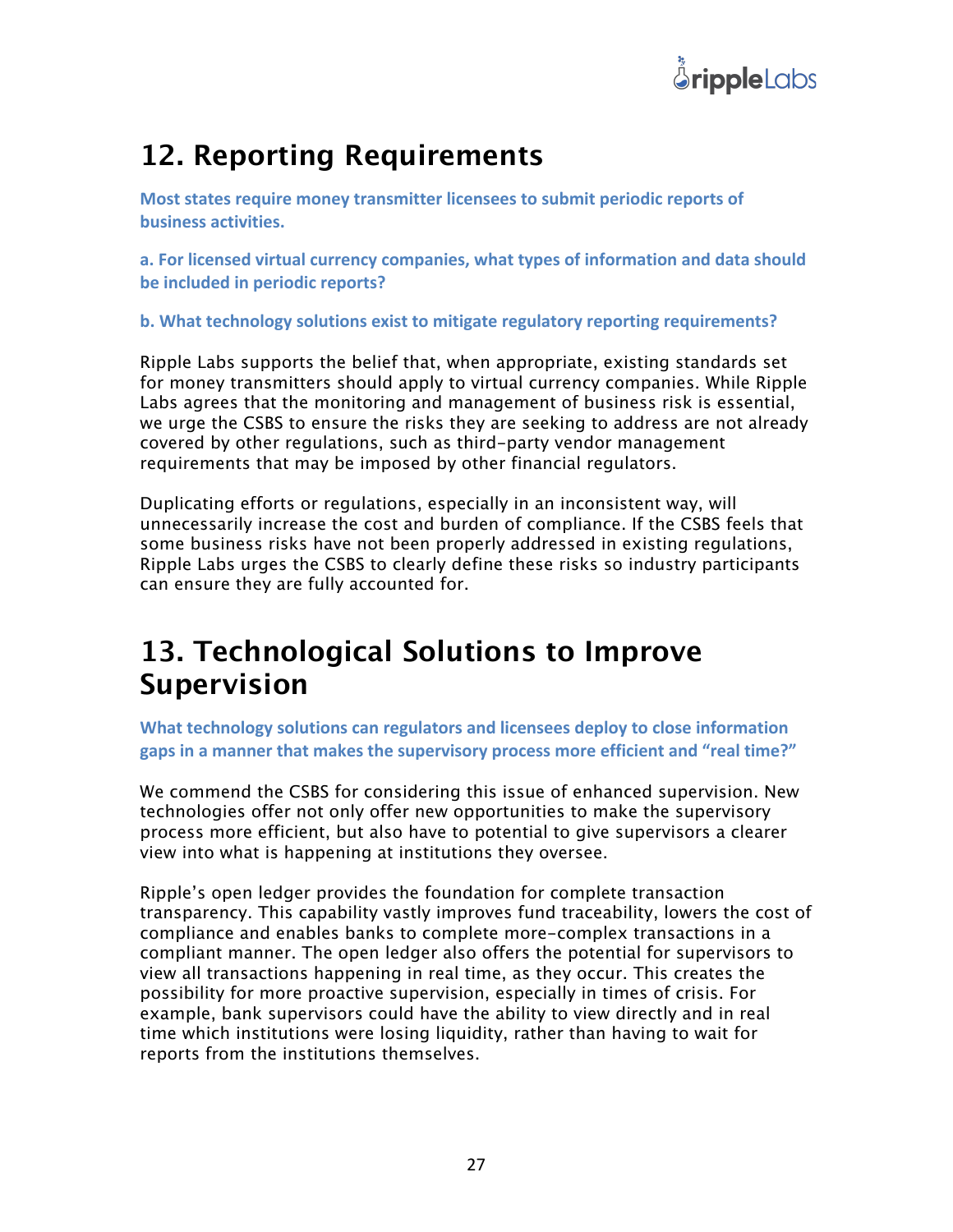

As adoption of Ripple increases, there is an ability and opportunity to build tools for a more enhanced and real time supervisory process. Ripple Labs looks forward to building tools with regulators and financial institutions that will support a more efficient and safer ecosystem.

## **14. Cyber Risk Insurance**

**Companies have begun looking to insurance to help manage cyber risks, and there are** a growing number of companies offering cyber liability insurance. What role should cyber risk insurance have in a licensed virtual currency entity's approach to managing cyber risks? Please discuss the potential costs and benefits for virtual currency **companies securing cyber risk insurance?**

The concept of cyber risk insurance is new and emerging. As there is little precedent for risk and loss assumptions, policies are expensive and terms may be uncertain.

However, as cyber risk insurance matures, this may become a viable risk management tool that financial services providers can use to mitigate risk and loss. We urge the CSBS to monitor and revisit the idea of cyber security as both it and virtual currencies evolve.

## **15. Commercial Fund Transfer Liability**

Article 4A of the Uniform Commercial Code establishes liability for wire transfers, relying on definitions strictly applicable to banks. Are provisions like those in Article **4A necessary for commercial transfers denominated in virtual currencies? If so, is the** Article 4A construct an appropriate model to be adapted in a manner that is not bank**centric?**

First, it is important to highlight that Article 4A specifically applies to bank-tobank transfers. Currently, there is little need for regulators to prioritize the creation of a non bank-centric model of the article, as there are very few commercial transactions taking place in virtual currency. Instead, participants involved in those transactions can define rules that apply to them via contract.

While Article 4A addresses wire transfers sent from an account held by one third party to an account held by another third party, state regulators must consider that technologies such as Ripple can support transactions in which there may be no intermediaries or central clearing agent involved. In the case of direct transfers such as these, state regulators may eventually wish to adopt a new, default set of rules which could draw from contract law as well as payments law. In developing any such rule set, state regulators would also need to consider appropriate standards of proof.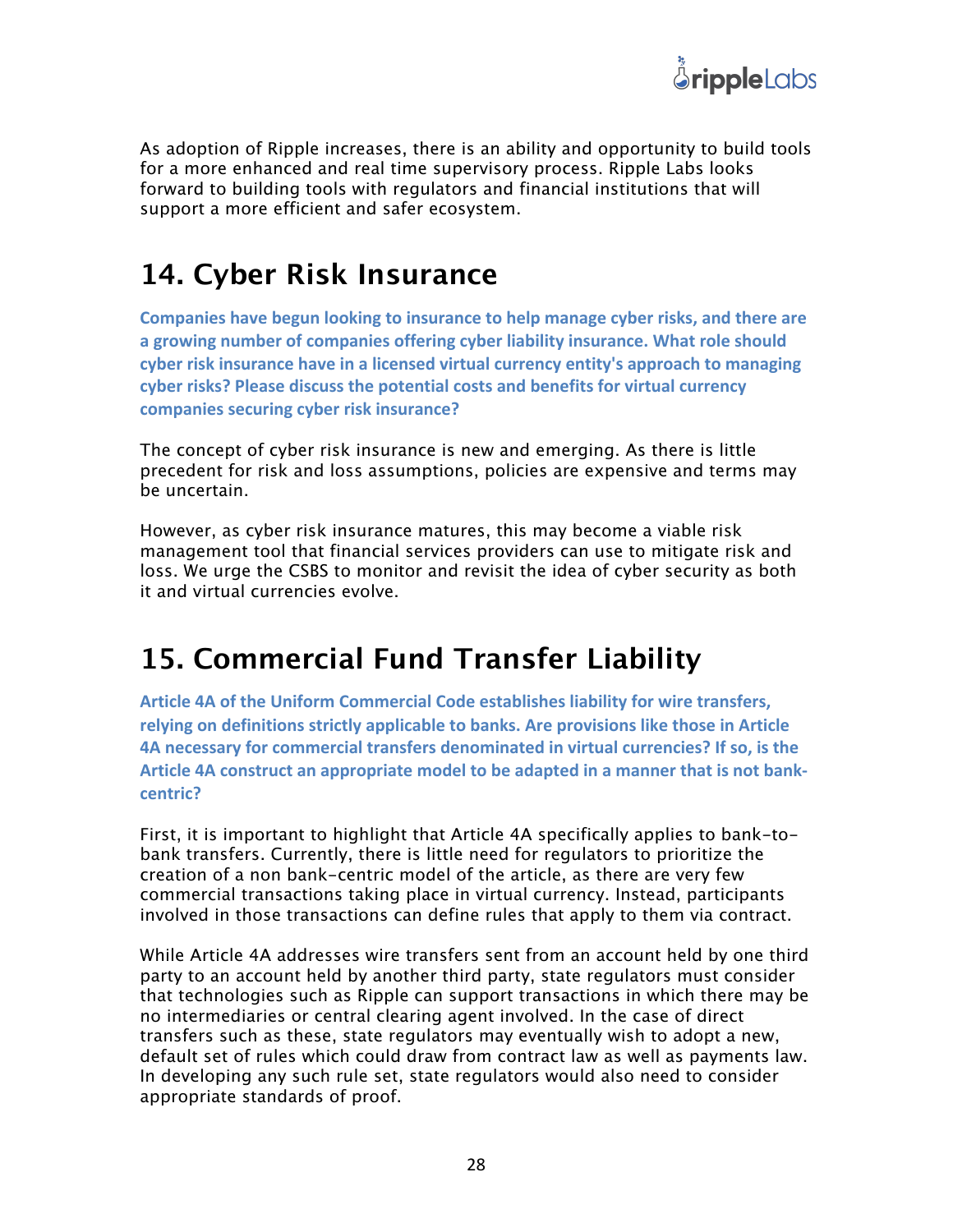

### **16. Banking Services for Virtual Currency Companies**

**Banking arrangement information is necessary for evaluating the safety and** soundness of a licensee. However, virtual currency businesses are not immediately understood by most banks that provide traditional money services accounts. What are the risks facing banks that consider banking virtual currency companies, and how can **those risks be mitigated?**

The risks that a company related to virtual currency poses to a bank are unique to each business' operations. For instance, some companies run consumerfacing operations that issue and custody virtual currencies as an alternative to fiat currencies. These companies have vastly different risk profiles from enterprise-focused technology companies and software companies that are not custodians of others' fiat or virtual assets.

However, in the approach taken by banks evaluating potential banking relationships, these clear differences have at times been overshadowed by the fact that each company in question doing business that is related in some way to a virtual currency. Applying blanket policies to all companies related to virtual currencies, regardless of the nature of their operations, is an ineffective way to assess risk and suitability for a banking relationship. As this is an emerging technology, Ripple Labs will continue educating the ecosystem on the different types of virtual currency-related companies and uses for virtual currencies.

As an infrastructure and software developer, Ripple Labs has identified, quantified and properly mitigated its major risk types. Following is a high-level summary of risk considerations for Ripple Labs.

**Market Risk:** Ripple Labs holds a substantial amount of XRP, which it sells from time to time, to financial institutions and entities seeking to be market makers. Through these sales, Ripple Labs is able to monetize these assets to fund its operations, specifically the development and adoption of the protocol.

This exposes Ripple Labs to the market risk of XRP's value. Ripple Labs has taken numerous steps to identify, monitor and mitigate sources of market risk. Ripple Labs has established legally-binding agreements with insiders and owners of large amounts of XRP that protect against a large scale sell off of the asset. Ripple Labs has tracking tools that ensure these participants abide by the agreements.

Further, Ripple Labs has taken steps to diversify its revenue sources to minimize the reliance on XRP sales. Ripple is also backed by several established investors that provide an additional layer of financial stability.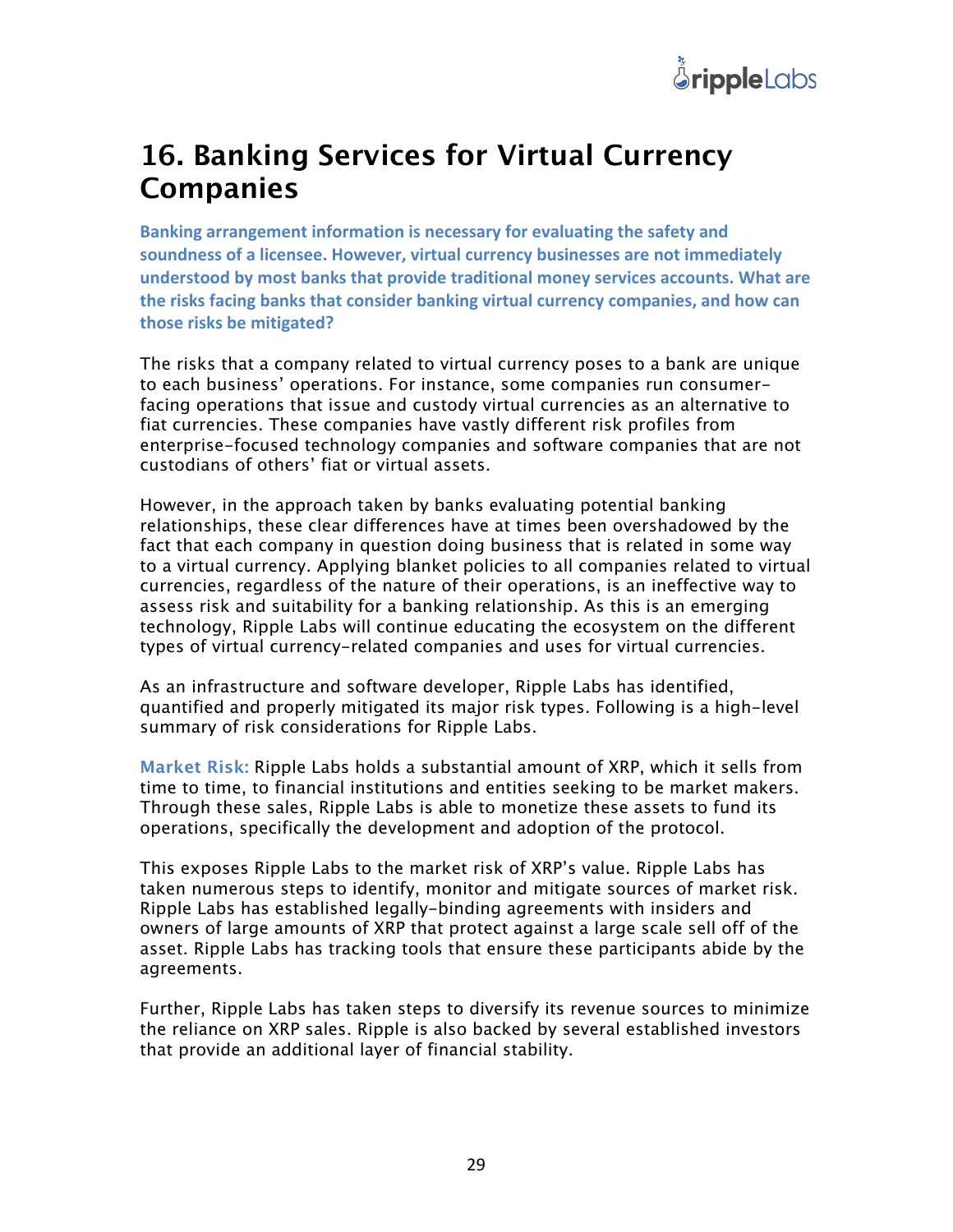

**Operational Risk:** Incorrect information or a security breach could jeopardize the trust and viability of the Ripple ecosystem. Ensuring the Ripple protocol and related technology function properly and securely is crucial. There are several means of detecting and addressing operational risks, including (1) code certifications and third-party audits of risk vulnerabilities, (2) the development of anti-fraud programs, and (3) the creation of emergency crisis response procedures. Through these means, Ripple Labs is monitoring and addressing operational risk.

It is important to note that the Ripple protocol (referred to as RTXP) is an open standard. With scaled adoption, it can be fully utilized without reliance on Ripple Labs. In other words, the Ripple protocol will continue to function should Ripple Labs cease operating. This is similar to SMTP, the open standard that underpins email. Users are not reliant on the original creators of SMTP for email to function. Thus broad adoption of the Ripple protocol reduces participants' reliance and risk consideration of Ripple Labs.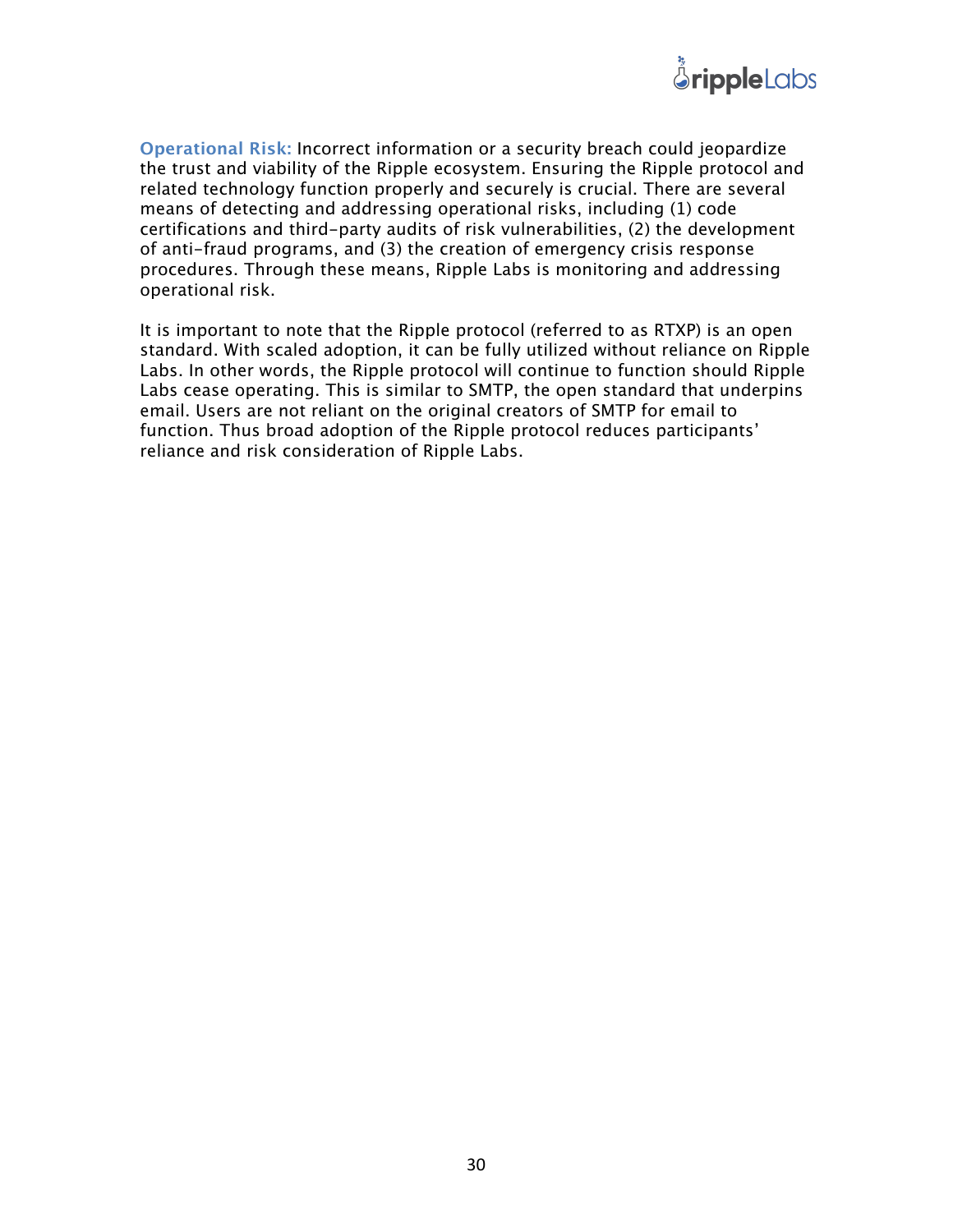

## **17. Merchant-Acquirer Activities**

**Is this activity akin to the activities of traditional Merchant-Acquirers, or is it the** exchange and subsequent transmission of value that is typically regulated by the **states?**

The comparison of virtual currency activities to the activities of traditional merchant-acquirers wholly depends on the use case of the virtual currency. Regulators must consider the unique characteristics, governance, users and use cases of each virtual currency to accurately make this comparison. As XRP's primary functions are those of security and currency liquidity, traditional merchant-acquirer activities do not apply to XRP or the Ripple protocol.

## **18. Cost**

**State regulators are cognizant of the costs associated with licensure and ongoing compliance.** What processes can be implemented to reduce these costs, including any shared services or technology-based reporting.

As a general matter, Ripple Labs supports the idea of national standards and tiered requirements to reduce the high cost of licensure and ongoing compliance. See our responses to questions 1,3, 5 and 11 above for further discussion of these points.

An interesting example of a tiered regulatory requirement exists in the area of KYC. Tiered KYC requirements that designate specific transaction threshold amounts can reduce the cost of verifying identity for low-value transactions, which can have significant implications for innovation.

The Financial Action Task Force (FATF) standards, for instance, outline tiered KYC thresholds so that regulators can adopt a risk-based approach. It is a logical approach to permit entrepreneurial companies to create simple applications that enable low value transactions without requiring users to interact with complex systems and processes. Regulators can promote innovation by asking for additional controls and processes only when transactions go beyond a designated amount, or a product has reached a certain size.

On a global scale, Peru has created a Simplified Electronic Money account (also known as a Simplified e-money account) that sets a maximum transaction amount. These account limits permit a more automated and simplified KYC process for low value transactions. While the main purpose of the e-money account is to promote financial inclusion in the country of Peru, it also stimulates technological innovation. Regulators like the CSBS can look to this tiered model as an example of how thoughtful standard-setting can promote multiple valuable goals.